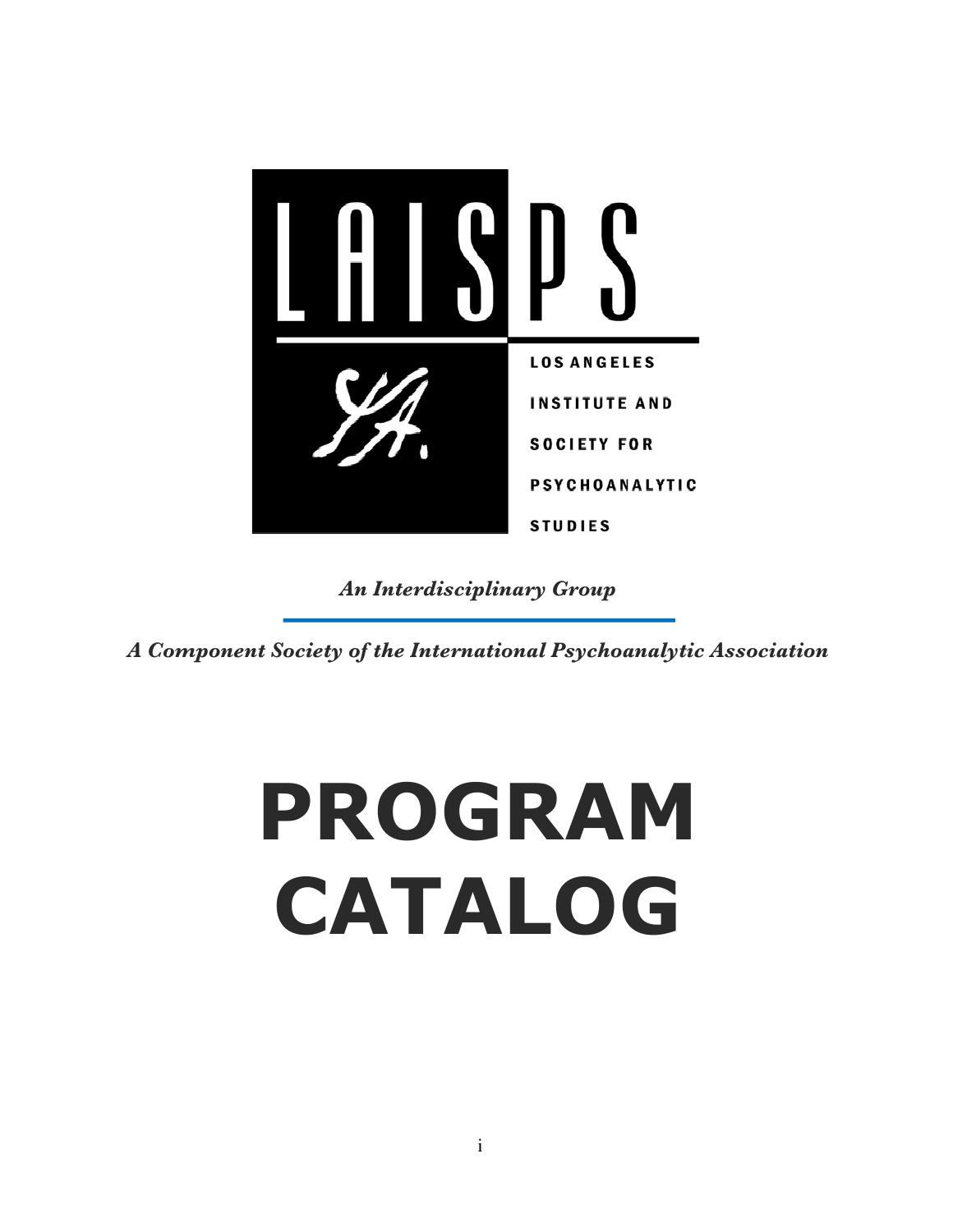

*An Interdisciplinary Group*

*A Component Society of the International Psychoanalytic Association*

# **PSYCHOANALYTIC TRAINING PROGRAM CATALOG**

**September 1, 2021 – August 31, 2022**

**For Further Information:**

*Los Angeles Institute and Society for Psychoanalytic Studies 12011 San Vicente Blvd., Suite 520 Los Angeles, CA 90049* **(310) 440-0333 admin@laisps.org www.laisps.org**

*This catalog is designed to describe the function and procedures of LAISPS' educational programs. This is a working document to be revised annually. Any questions should be directed to the Chair of Education Committee*

*This catalog is provided upon request in person, by mail or by visiting our website. The most recent catalog is available on our webpage (www.laisps.org).*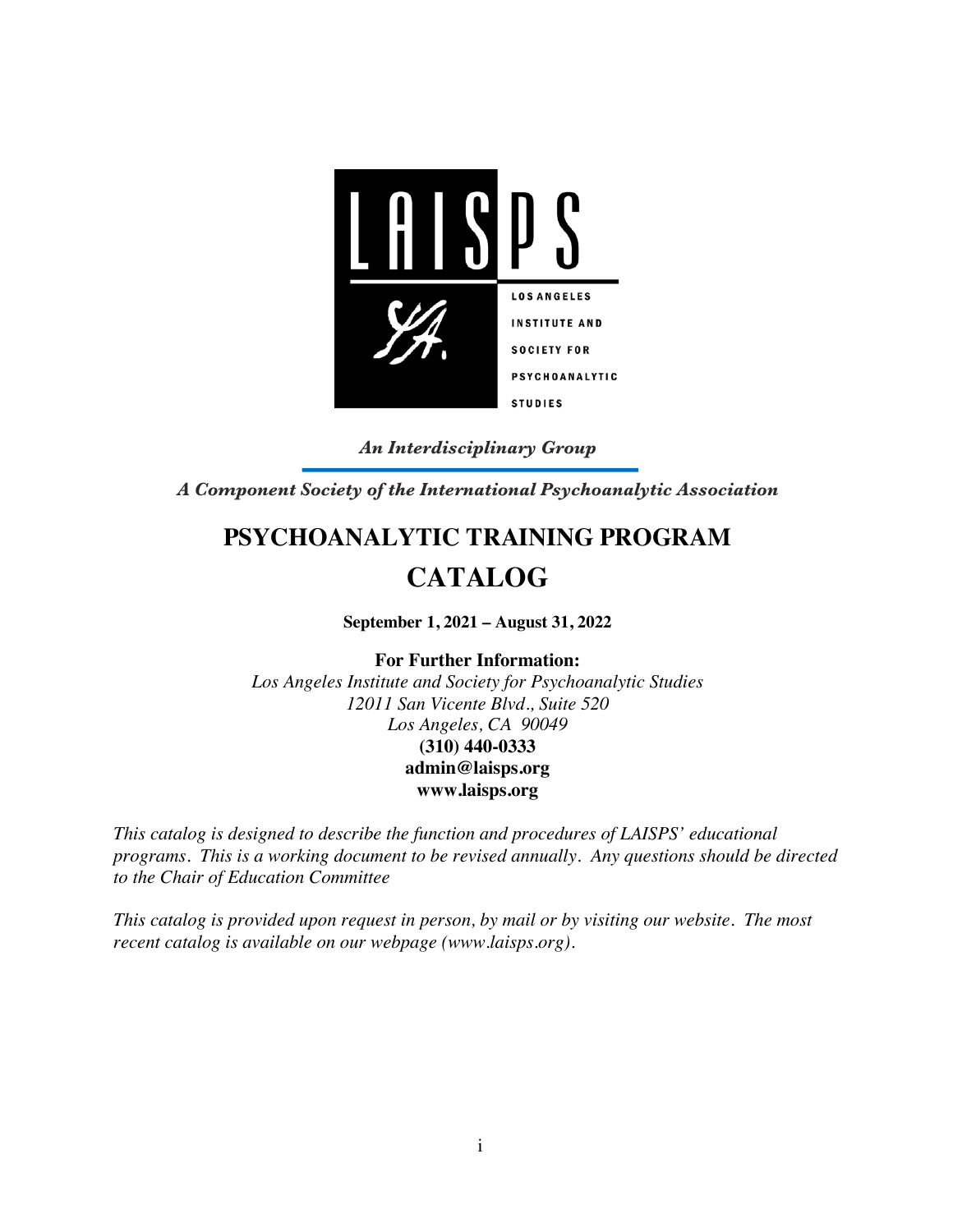# **TABLE OF CONTENTS**

|                                                                                         | $\mathbf{i}$   |
|-----------------------------------------------------------------------------------------|----------------|
|                                                                                         | 1              |
|                                                                                         | $\overline{2}$ |
|                                                                                         | $\overline{2}$ |
| The Institute - Training in Psychoanalysis                                              |                |
| <b>Educational Objectives</b>                                                           |                |
|                                                                                         | $3-4$          |
|                                                                                         | $4 - 5$        |
|                                                                                         | $6-9$          |
|                                                                                         | 10             |
|                                                                                         | 11             |
|                                                                                         | 12             |
| Important Notices, Self-Monitoring Procedures, General Information                      | 13             |
| Schedule and Calendar<br>$\bullet$                                                      |                |
| Housing                                                                                 |                |
| <b>Facilities</b>                                                                       |                |
| <b>Financial Assistance</b>                                                             | 13             |
| Library<br>$\bullet$                                                                    |                |
| <b>Books &amp; Materials</b>                                                            |                |
| <b>Attendance Policy</b>                                                                |                |
| Placement                                                                               |                |
| <b>Standards</b><br>$\bullet$                                                           | 14             |
| Language of Instruction<br>$\bullet$                                                    |                |
| Notice of Student Rights                                                                |                |
| <b>Student Complaint Procedures</b>                                                     |                |
| <b>Records Retention</b>                                                                |                |
|                                                                                         |                |
| Notice Concerning Transferability of Credits & Credentials Earned at<br>our Institution | 15             |
|                                                                                         |                |
| <b>Professional Assistance</b>                                                          |                |
| <b>Probation &amp; Dismissal Policies</b>                                               |                |
| <b>Harassment Policy</b>                                                                | 16             |
| The Society                                                                             | 17             |
| Members of the Society                                                                  | 18             |
| Clinical Associates of the Society and Institute Candidates                             | 19             |
| Honor Roll Of Donors, Memorial Fund, In Memorium                                        | $20 - 21$      |
| <b>CME/CE</b> Information                                                               | 22             |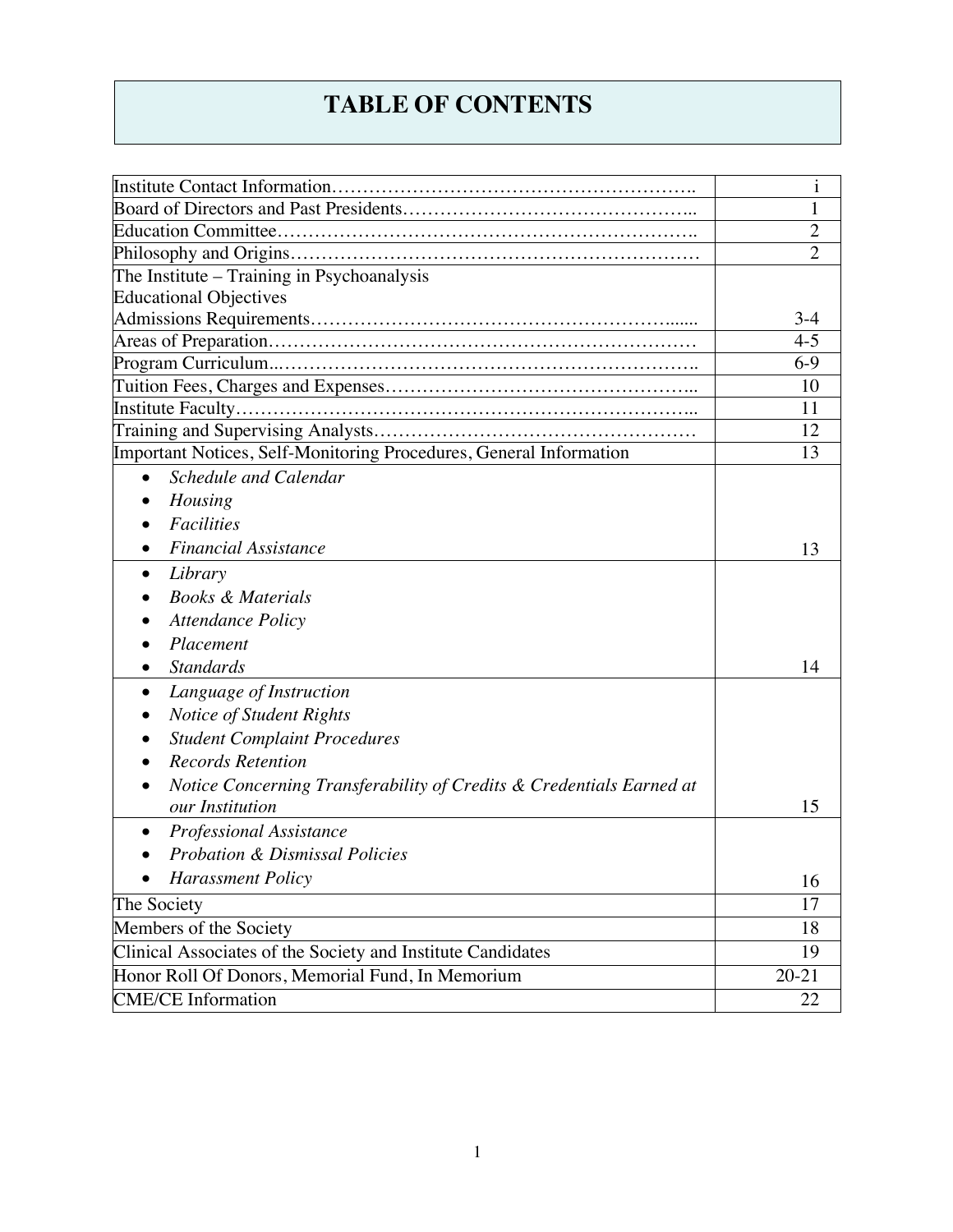## **LOS ANGELES INSTITUTE AND SOCIETY FOR PSYCHOANALYTIC STUDIES**

#### **BOARD OF DIRECTORS 2021-22**

Pamela P. Dirham, Ph.D. PRESIDENT

Mariann Hybels Miller, Ph.D. **SECRETARY** 

> Harriet Boxer, Ph.D. **TREASURER**

Jacqueline W. Lichtenstein, M.D. DIRECTOR OF TRAINING/CHAIR OF EDUCATION

> David L. Downing, Psy.D. MEMBER-AT-LARGE

Sandra Wilder-Padilla, Ph.D. MEMBER-AT-LARGE

> Beth Siegel, Psy.D. MEMBER-AT-LARGE

CANDIDATE REPRESENTATIVE Kerri Johnson, Ph.D.

### **PAST PRESIDENTS**

Charles Ansell, Ed.D. Lanning Melville, Psy.D. James E. Bews, Ph.D. Ethel Ann Michael, Ph.D. Hedda Bolgar, Ph.D. Carole W. Morgan, Ph.D. Elaine G. Caruth, Ph.D. Lori C. O'Brien, Ph.D. Lynn Goren, Ph.D. Martin Reiser, Ed.D. Thomas P. Helscher Ph.D. Jean B. Sanville, Ph.D. Beth I. Kalish, Ph.D. Peter Wolson, Ph.D. Lars Lofgren, M.D. Itamar Yahalom, Ph.D. Terrence McBride, Psy.D.

Clifton J. Caruth, Ph.D. Norman C. Oberman, Ph.D. Milton J. Horowitz, Ph.D. Carolyn B. Shadduck, Ph.D. Ernest S. Lawrence, Ph.D. Harriet Kimble Wrye, Ph.D.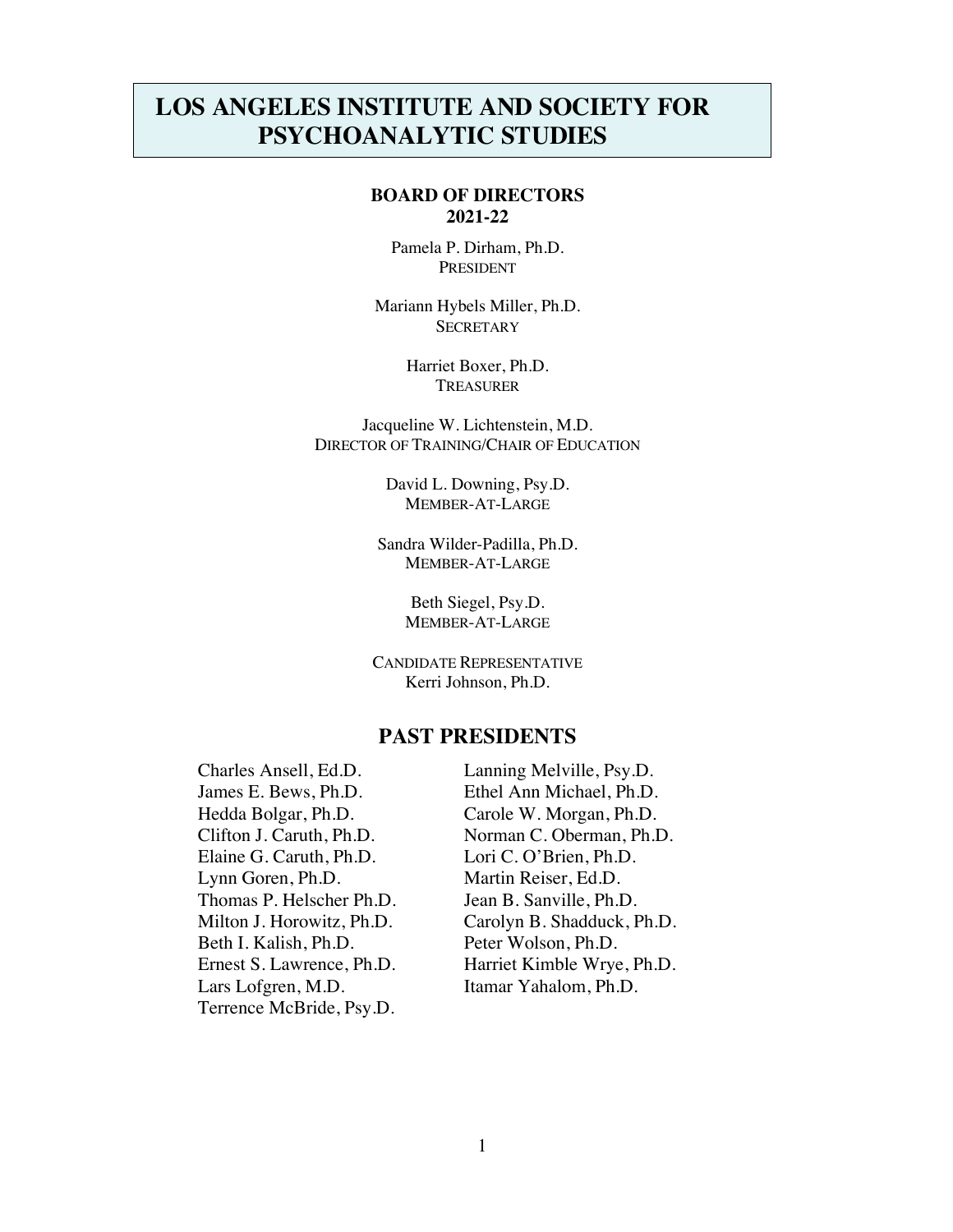## **EDUCATION COMMITTEE**

Jacqueline W. Lichtenstein, M.D. DIRECTOR OF TRAINING/CHAIR OF EDUCATION

> Steven Isaacman, Psy.D. CHAIR, COTA

Mariann Hybels Miller, Ph.D. **SECRETARY** 

Susan M. Jay, Ph.D. Lisa L. Halotek, Psy.D. CO-CHAIRS, ADMISSIONS COMMITTEE

> Sandra Wilder-Padilla, Ph.D. CHAIR, FACULTY COUNCIL

> > Billie Weiser, Psy.D. CHAIR, CURRICULUM

Deborah R. Shaw, Ph.D. CHAIR, PROGRESSION COMMITTEE

## **OUR PHILOSOPHY AND ORIGINS**

The Los Angeles Institute and Society for Psychoanalytic Studies (LAISPS) is dedicated to psychoanalytic independence and depth. We define psychoanalytic independence as an open-minded, discerning attitude toward the broad diversity of psychoanalytic theory and practice, and we are committed to helping our Candidates forge their own unique psychoanalytic identities through exposure to this rich education. Psychoanalytic depth is reflected in our belief that it is necessary to know the seminal Freudian, Kleinian and object relations foundations of psychoanalysis in order to understand contemporary versions of these theories, as well as self-psychology, intersubjective and relational analysis. Beyond the consulting room, we value the importance of applying psychoanalysis to the problems of our society.

Established in 1970 by nationally recognized psychologists and educators, LAISPS is the first fully interdisciplinary psychoanalytic institute in Los Angeles. In 1991**,** LAISPS became a provisional society and in 1995**,** a full component society of the International Psychoanalytical Association.

Incorporated in the State of California as a non-profit scientific and educational organization, LAISPS consists of: the Institute, which provides psychoanalytic education in a systematic and comprehensive manner; and the Society, which offers a forum for intellectual participation for members, and educational programs for mental health professionals. Our Society offers a one-year Psychoanalytic Psychotherapy Program, an Extension Division, Scientific Programs and Workshops, Professionals Affiliated with LAISPS (PALS), community outreach projects, and The Trauma Center.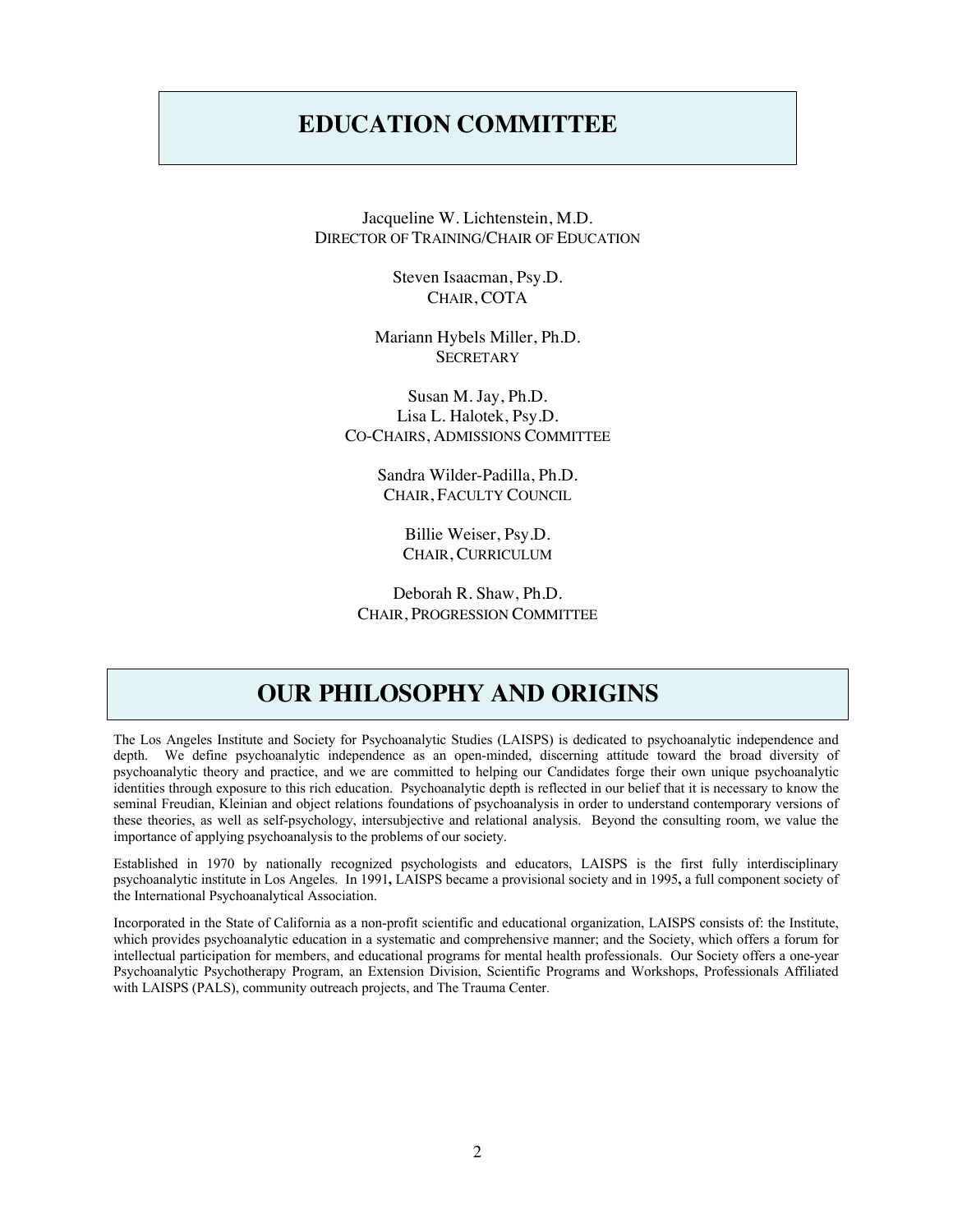## **THE INSTITUTE TRAINING IN PSYCHOANALYSIS**

The Institute provides in-depth instruction in the theory and methods of psychoanalysis along with training and experience in research, practice, and technique. We focus on a spirit of scientific inquiry and the humanistic concerns advocated by the original founders of psychoanalysis. Rather than influencing our Candidates to adopt a specific theoretical viewpoint, we respect their autonomy by providing in-depth exposure to the broad range of psychoanalytic knowledge, including classical psychoanalysis, ego psychology, object relations, self-psychology, intersubjective and relational perspectives. Our Candidates are intensively educated in each theoretical perspective and its clinical application, but are encouraged to establish their own psychoanalytic identities.

Integration of psychoanalytic theory and technique is fundamental to our program. The training is designed to produce wellrounded psychoanalysts who are capable of practicing, teaching, and applying their psychoanalytic knowledge and skills to the broad spectrum of human knowledge and endeavor.

LAISPS is open to the theoretical, clinical, and research contribution of all mental health and allied disciplines and seeks to provide education for licensed professionals of varied backgrounds.

## **EDUCATIONAL OBJECTIVES**

- 1. Knowledge and understanding of classical psychoanalysis, ego psychology, Kleinian theory, object relations and their contemporary developments, self-psychology, intersubjective and relational ideas.
- 2. Mastery of psychoanalytic technique and its theoretical underpinnings.
- 3. An appreciation of the scientific and humanistic foundations of psychoanalysis.
- 4. An ability to apply psychoanalytic theory to non-clinical areas.
- 5. A creative internal dialogue with new developments in psychoanalytic theory and practice.
- 6. A developed psychoanalytic identity.

## **ADMISSIONS REQUIREMENTS**

Mental health professionals, eligible for licensure, possessing a graduate degree in any of the various disciplines (psychology, medicine, social work, marriage and family therapy) may apply for admission. The Institute is primarily concerned with assessing the applicant's suitability for training and subsequent research and practice in psychoanalysis. The main criteria for selection are: The intellectual and emotional capacity to undertake a rigorous program, including the capacity for sustained commitment to an educational goal; a demonstrable broad and empathic interest in the complexities of human nature; the capacity for introspection; emotional maturity reflected in personal and professional relationships and activities; empathic understanding of others who might be different from oneself; flexibility and openness to new ideas; and rich and varied life experiences, including the capacity for lasting relationships.

Application forms may be obtained from the office of the Los Angeles Institute and Society for Psychoanalytic Studies by emailing admin@laisps.org

LAISPS has not entered into any transfer agreement with any college or university.

LAISPS does not discriminate on the basis of age, race, color, gender, marital status, religion, sexual orientation, or national and ethnic origin in the administration of its educational policies, admissions policies and other school administered programs. In accordance with California and Federal law, LAISPS has a policy of nondiscrimination for persons with disabilities who are otherwise qualified for training.

#### *REQUIREMENTS*

- 1. A completed application with fee.
- 2. A completed program of graduate work in a field of study from an institution acceptable to the Education Committee. Transcripts of graduate work and undergraduate work and letters of reference must be submitted as early as possible.
- 3. A complete autobiography.
- 4. A non-refundable application fee of \$125.00 must accompany the application.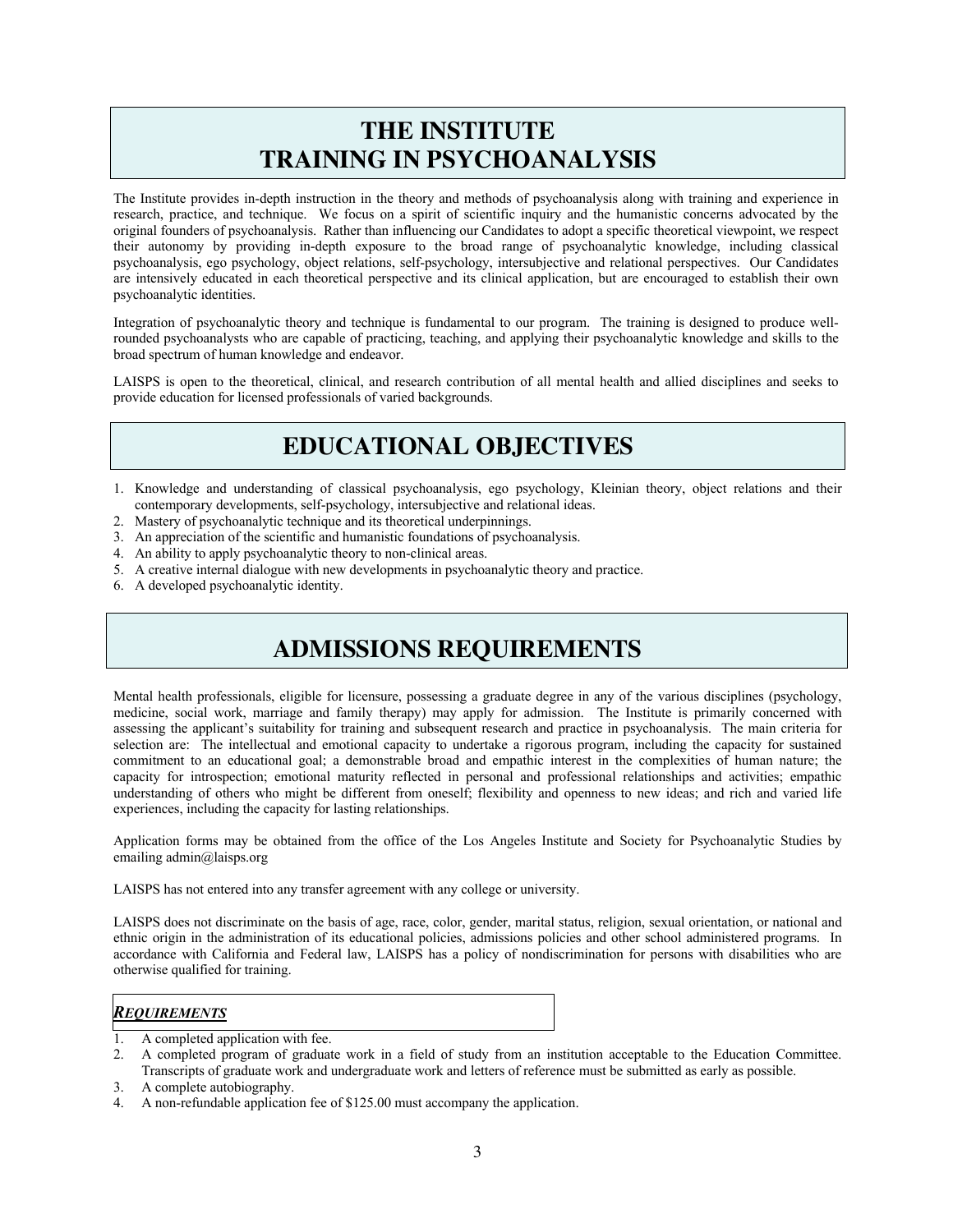- 5. Following receipt of the above materials, interviews are arranged with the Admissions Committee. The purpose of these interviews is to evaluate the applicant's suitability for psychoanalytic training.
- 6. Admitted Candidates should be prepared to begin their personal analysis six months prior to the beginning of courses.
- 7. The deadline for applications is June 1. Applications are accepted throughout the year, but should be submitted by June 1 to give the committee adequate time to conduct the admissions process in consideration for classes beginning in the fall.
- 8. Petitions for waiver of any of the requirements must be made to the Education Committee upon application.
- 9. For admission to Advanced Candidacy, credit for prior experience will be evaluated for equivalency on an individual basis. Areas of consideration include personal analysis, prior course work, scientific contributions and supervised experience.

#### *TRANSFERRING CREDITS FROM ANOTHER INSTITUTE*

A person who submits an application for enrollment in LAISPS in order to complete psychoanalytic training begun at another institute approved by the International Psychoanalytical Association (IPA) must meet all of the requirements for LAISPS admission. The Education Committee must approve the transfer. LAISPS has not entered into an articulation or transfer agreement with any other college or university.

No more than 30 credits can be awarded for a doctoral degree.

## **AREAS OF PREPARATION**

LAISPS values the traditional tripartite model of psychoanalytic training. This includes:

- Personal analysis
- Three supervised analyses
- Course work

#### *PERSONAL ANALYSIS*

Personal analysis is required of all Candidates and is considered invaluable for psychoanalytic training. As important as a personal analysis is for the resolution of personal conflicts and the understanding of character organization, it is critical for the training and clinical understanding of the practicing psychoanalyst. Candidates must choose their analysts from among our Training Analysts of the Institute. A minimum of four weekly sessions is required. Fees are established privately between analyst and analysand. Our Candidates are encouraged to begin their analyses prior to beginning their training.

#### *SUPERVISED ANALYSIS*

Supervised psychoanalysis provides the opportunity for Candidates to conduct psychoanalytic treatment under the supervision of Training Analysts. Candidates choose their own Supervisors and are encouraged to begin their first analytic case immediately after starting training. Advancement to the second and third analytic cases requires the written recommendation of the current and previous Supervisor (after no less than six months' work). Written case reports are required at six-month and one-year intervals.

We require a minimum of three supervised cases. It is recommended that one of these cases be completed or considered likely to be terminated successfully. Our candidates are supervised for at least 200 hours, and none of the three cases may have fewer than 50 supervisory hours. The supervision on two of the three cases must be for two years. In the first year, the frequency must be weekly, and in the second year, jointly determined by Supervisor and Candidate. Each of the two-year cases must be seen at a frequency of four or more sessions per week. Candidates can choose the order in which the one-year case is seen. However, if both two-year cases are seen first, and 150 supervision hours are completed, the candidate has the option of seeing the third case at a frequency of three sessions per week.

#### *FIRST-YEAR MENTORSHIP PROGRAM*

Once accepted into the Institute, Candidates will either choose a mentor from the mentor list or be assigned someone (based on their preference). From that time on, through the end of the first academic year, Candidates meet with their mentors on a monthly basis. These meetings are confidential and free of charge. Mentors will help in a variety of ways, including: providing Candidates with "nuts and bolts" information about progressing through their training; discussing any of their concerns about their experience in the Institute; and, most importantly, support them in their transition into psychoanalytic thinking about their cases and what is involved in developing an analytic case.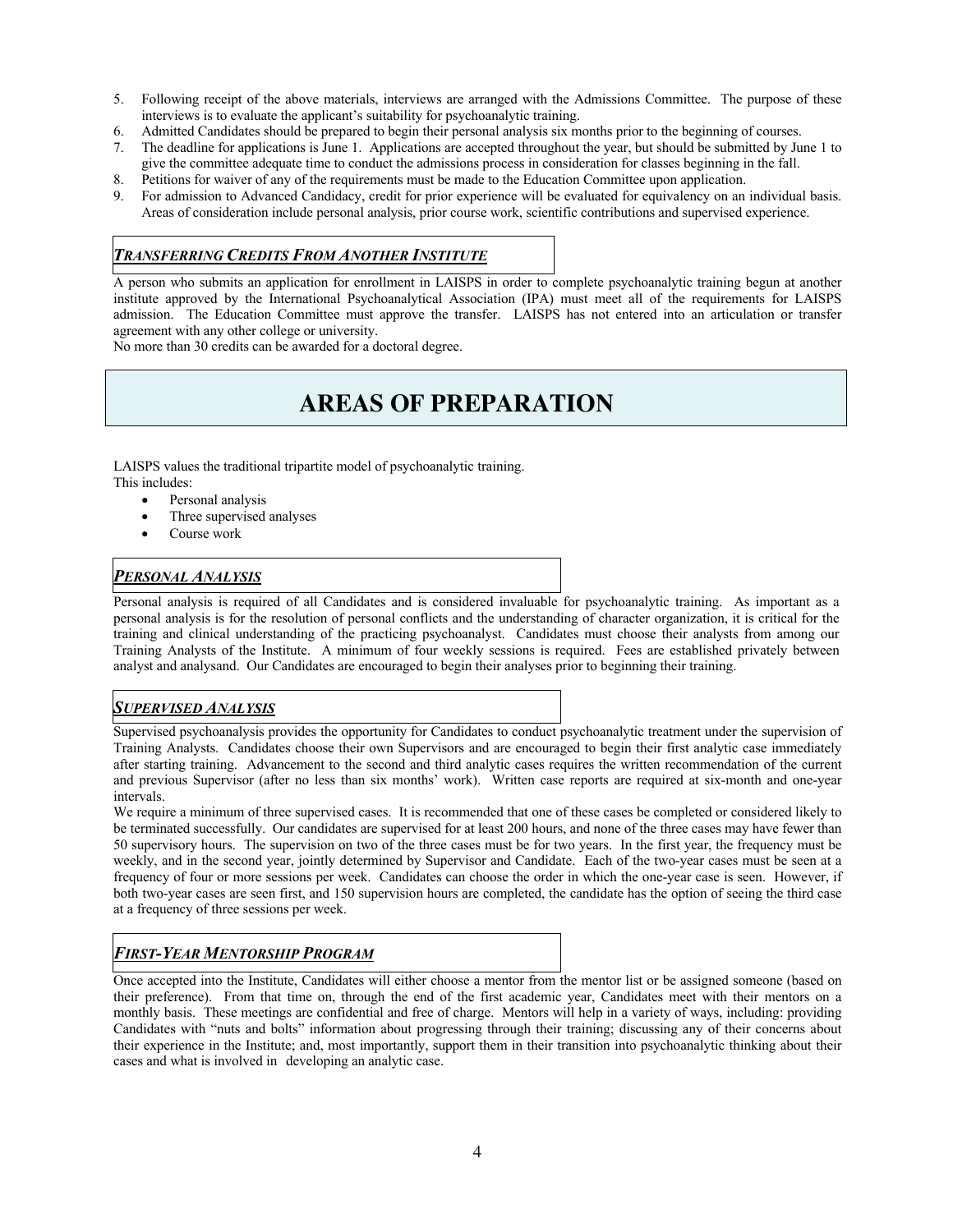## *COURSE WORK*

The LAISPS curriculum consists of four years of courses covering the theory and technique of psychoanalysis. This includes a year-long infant observation course and the study of normal personality development as well as psychopathology. Our readings cover the body of Freud's classical work and the subsequent literature that has evolved, including the writings of Melanie Klein and her followers, the original independent British Object Relations school and related contributors, and contemporary developments from ego psychology, self-psychology, and intersubjective and relational perspectives. Strong emphasis is placed on how theory influences technique.

Evaluations of the progress of Candidates are made in all phases of the program and are reviewed with the Candidates. Candidates are encouraged to review and evaluate their Instructors as well.

The Institute maintains a confidential personal file on each student which is available for the Candidate's review. An appointment with the Institute's Office Administrator should be made in advance in order to review a file.

We require our Candidates to take all courses in sequence. The Education Committee reserves the option to cancel any course or to make any other changes in the curriculum.

To round out our educational offerings, in the fourth year, Candidates have the opportunity to design several elective courses.

## *CERTIFICATION*

Certification in Psychoanalysis is the culmination of our traditional tripartite model of psychoanalytic training. A final requirement is the acceptance of a written case study, research project, or scientific paper, which meets the standards of the Education Committee.

After the successful fulfillment of these requirements, Candidates are awarded a Certificate of Training in Psychoanalysis and are eligible for Membership in our Society, in the Confederation of Independent Psychoanalytic Societies (CIPS), and in the International Psychoanalytical Association (IPA).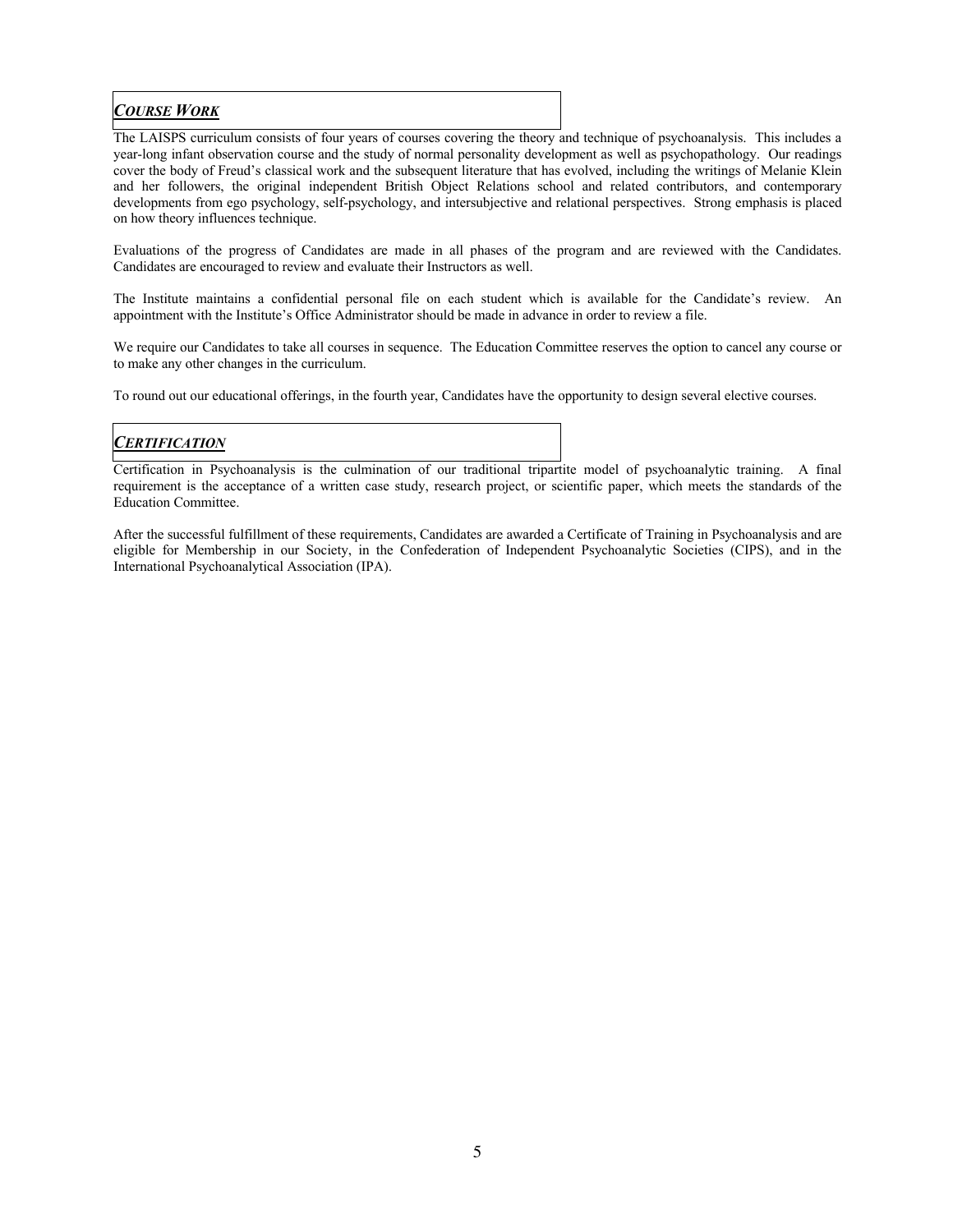## 6

## **PROGRAM CURRICULUM**

#### **MISSION AND OBJECTIVES:**

All of the following courses are upper division graduate core courses and all are requirements for completion of the program.

The purpose is to provide such individuals with a thorough knowledge of the theory and clinical technique of psychoanalysis in order to enrich their primary professional field of activity and to allow them to bring their expertise to the furtherance of psychoanalytic thought. The aim is to help to promote and enhance the integration of psychoanalysis and other related disciplines, which requires expertise in both fields.

## **FIRST YEAR COURSES**

#### **110: INTRODUCTION TO TECHNIQUE – ON BECOMING A PSYCHOANALYST** .55

This course addresses the psychoanalytic frame, setting and attitude. It explores the many personal and professional aspects of becoming a psychoanalyst. Similarities and differences between psychoanalytic psychotherapy and psychoanalysis will be studied, including conversion of patients from psychotherapy to psychoanalysis.

#### *4 Sessions of 2 lecture hours*

#### **111: TECHNIQUE I – BASIC CLINICAL CONCEPTS** 1.07

Beginning with Freud's Papers on technique, this course introduces the basic clinical concepts of psychoanalysis. Candidates study investigations of the following overlapping topics:

- 1. Transference and its vicissitudes
- 2. The nature of the therapeutic interactions: Interpretation, insight, the defense mechanisms
- 3. Countertransference and its vicissitudes: Analytic listening, empathy and intuition.
- 4. Resistance(s) and the process of working through.

#### *8 Sessions of 2 lecture hours*

#### **112: PSYCHOANALYTIC THEORY OF DEVELOPMENT I – INFANCY & EARLY CHILDHOOD**

The theory of normal and abnormal development from infancy through the Oedipal phase will be traced through readings including observational research. The clinical application of developmental stage theory to intervention for infants, young children, parents and its relevance to adults will be studied. Clinical contributions will include the work of: B. Beebe, E. Erikson, S. Fraiberg, A. Freud, P. Fonagy, M. Klein, M. Mahler, R. Spitz, D. Stern and C. Trevarthen.

#### *12 Sessions of 2 lecture hours*

#### **113: PSYCHOANALYTIC THEORY I – FREUD** 3.20

This course divides Freud's original work into three phases according to his development of models of the mind:

Freud I Covers the years from 1895-1910. The following works are included, as well as other of the instructor's choosing: Studies on Hysteria

The Interpretation of Dreams The Psychopathology of Everyday Life Three Essays on the Theory of Sexuality

Freud II Covers the years from 1911-1920. The following works are included, as well as others of the instructor's choosing: Remembering, Repeating and Working-Through Observations on Transference Love

> On Narcissism Instincts and their Vicissitudes Repression The Unconscious Mourning and Melancholia

Freud III Covers the years from 1921-1939. The following works are included, as well as others of the instructor's choosing: Beyond the Pleasure Principle Group Psychology and the Analysis of the Ego The Ego and the ID Inhibitions, Symptoms and Anxiety Analysis Terminable and Interminable

#### *24 Sessions of 2 lecture hours*

**Credit Units**

1.60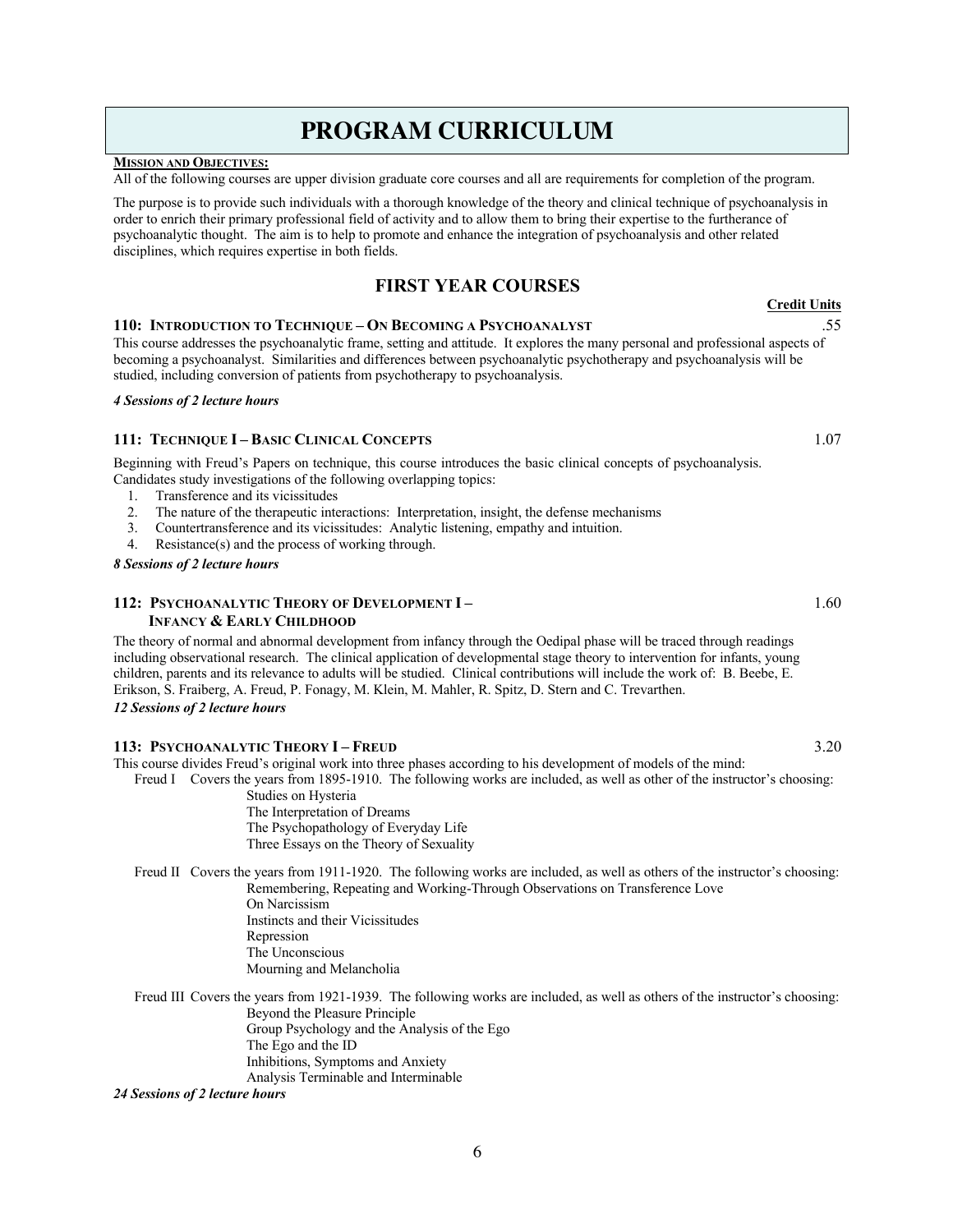#### **114: INFANT OBSERVATION** 4.27

Each Candidate will observe a baby and mother for one hour per week in a home setting. Detailed written process notes of each observation will be discussed in weekly seminar meetings.

\*The Fall semester class will be one hour; Spring semester class will be two hours in length. The course facilitates the Candidate's capacity to:

- 1. Observe without intervening.
- 2. Infer mental states based on non-verbal behaviors.
- 3. Become aware of his/her reactions to observe dyadic states of mind.

Each Candidate is responsible for finding an infant-caretaker dyad to observe, in consultation with the instructor.

*16 Sessions of 2 lecture hours 16 Sessions of 1 lab hour*

TOTAL CREDIT UNITS REQUIRED IN FIRST YEAR: PSY.D./CERTIFICATE PROGRAM = 10.69

#### **SECOND YEAR COURSES**

#### **210: PSYCHOANALYTIC TECHNIQUE II – DREAM INTERPRETATION I** 1.07

This course introduces the theory of dream interpretation, covering Freud's basic contributions as well as those who followed Freud. Focus is on the analytic use of the dream to understand dynamics, resistance character and transference. Specific attention is given to the understanding of meaning: Latent and manifest content; the nature of dream work as primary process; dream as metaphor and symbolism. Case material is used extensively.

*8 Sessions of 2 lecture hours*

#### **211: PSYCHOPATHOLOGY I** 1.07

This course covers patients within the neurotic spectrum, those for whom psychoanalysis was designed. The essential focus is on the theory of neurosis, including Freud's thinking on repression and symptom formation in the psychoneuroses – i.e., hysteria and obsessional neurosis as compared with the actual neuroses. Character neuroses will also be studied. Other important contributors include: E. Bibring, O. Fenichel, A. Freud, R. Greenson, L. Rangell, W. Reich, E.R. Schafer, R. Loewenstein, and C. Brenner.

*8 Sessions of 2 lecture hours*

#### **212: HUMAN DEVELOPMENT II – LATENCY & ADOLESCENCE** 1.07

This course includes contributions and more contemporary literature on latency and adolescence. Covered topics include normalcy and deviations and therapeutic considerations.

*8 Sessions of 2 lecture hours*

#### **213: PSYCHOANALYTIC THEORY II** 3.20

This course introduces the major schools of psychoanalytic thought that emerged as evolutions from, or reactions to, Freud's work:

- a. American Psychoanalysis: Ego Psychology 8 sessions This section begins with the Hartmann era and follows the development of ego psychology into contemporary modifications and revisions. Central contributors may include: A. Freud, David Rapaport, Hartmann, Kris, and Lowenstein, Schafer, Erikson, Kernberg, Jacobson, Sandler, Gray and Busch.
- b. Kleinian Theory 8 Sessions

This section focuses on Klein's work from 1921 through 1960, including: Early onset of the Oedipus complex in boys and girls, primitive superego, paranoid-schizoid and depressive positions, normal and pathogenic manic defense, splitting and projective identification, and envy.

c. British Independents – 8 Sessions

This section focuses on the work of early and most influential British Independents; Fairbairn, Winnicott, and Balint. Other main contributors include Jones Brierly, Sharp and Bowlby, among others. Particular attention is given to early mental development, frustration and trauma linked to normal and pathological internalizations, and the implications of pathogenic internalizations for clinical psychoanalysis.

#### *24 Sessions of 2 lecture hours*

**Credit Units**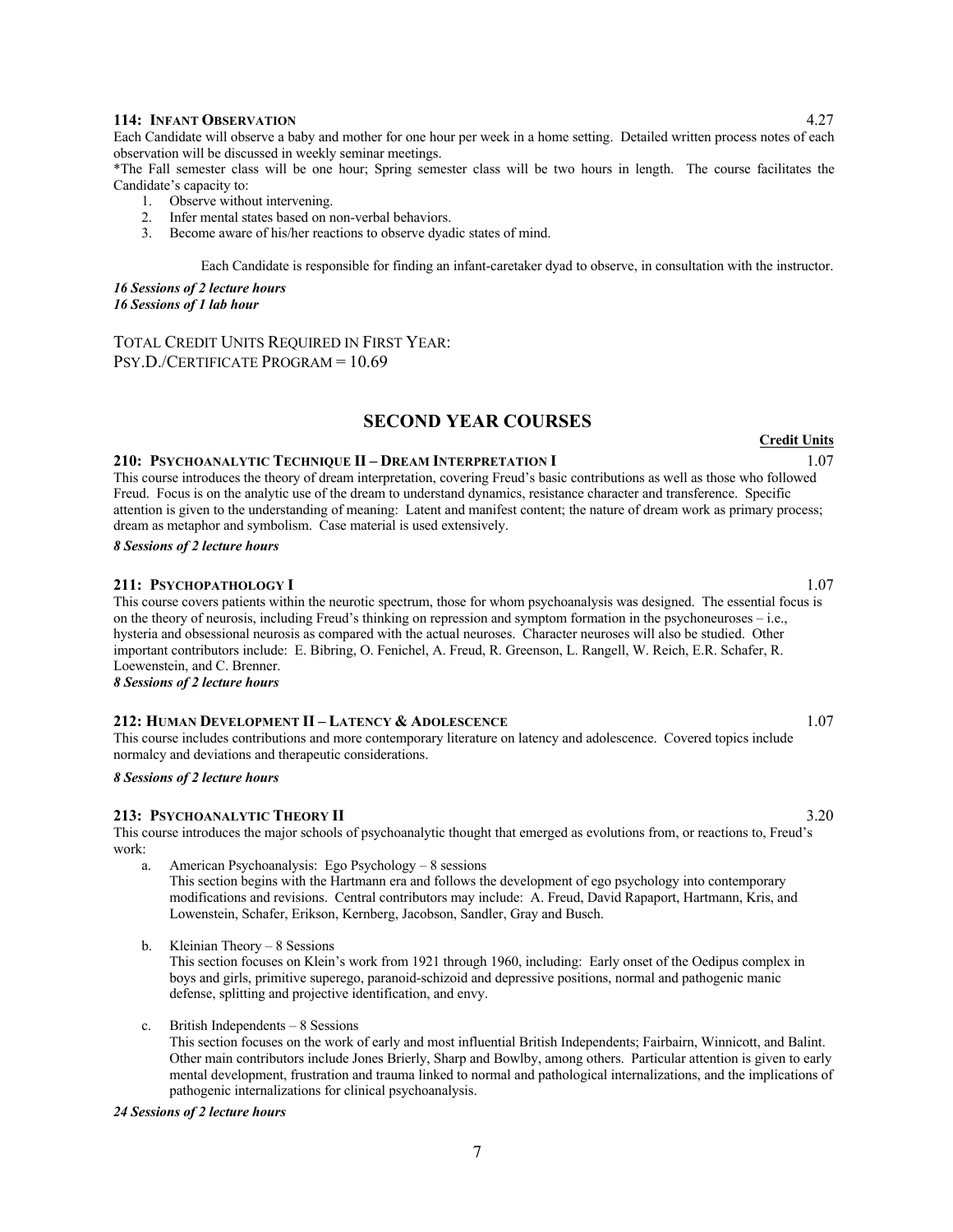#### **214: CONTINUOUS CASE CONFERENCE I** 2.13

A psychoanalytic case presented by a Candidate is followed in detail to demonstrate the vicissitudes of the psychoanalytic process. The Instructor is encouraged to explicate his/her theoretical position in the service of better framing discussion among students. In the service of learning, Instructors may find it useful to present their own clinical work and are encouraged to do so.

#### *16 Sessions of 2 lecture hours*

TOTAL CREDIT UNITS REQUIRED IN SECOND YEAR: PSY.D./CERTIFICATE PROGRAM = 8.54

#### **THIRD YEAR COURSES**

#### **310: MID-PHASE PHENOMENA AND PSYCHOANALYTIC TECHNIQUE II** 2.13

Typical phenomena as well as special problems that can occur during the mid-phase of psychoanalysis are examined. Technical principles for the handling of these phenomena are suggested through readings, discussion and case examples. The course is divided into two parts:

- 1. Specific topics include: projection and projective identification, common and intense resistances, negative therapeutic reaction, impasse and enactments
	- 2. Specific topics include: various conceptions of regression, transference psychosis, erotized transference and countertransference, hate in the transference and countertransference.

#### *16 Sessions of 2 lecture hours*

#### **311: PSYCHOPATHOLOGY II** 1.07

This course studies the borderline and narcissistic pathologies. Major contributors include: S. Bach, J. Grotstein, O. Kernberg, H. Kohut, H. Rosenfeld, R. Stolorow.

*8 Sessions of 2 lecture hours*

#### **313: PSYCHOANALYTIC THEORY III** 4.27

Building on the learning of Psychoanalytic Theory II, this course will focus on further developments and contemporary writing in:

- a. American Psychoanalysis I: Self-Psychology & Intersubjectivity 8 sessions
- b. Kleinian Theory 8 sessions The clinical and theoretical ideas of those who have followed M. Klein. Contributors include: W. Bion, R. Bitton, Feldman, B. Joseph, Meltzer, Money-Kyle, H. Segal.
- c. British Independents 8 sessions Further study of the theories British Independent tradition will include the work of C. Bollas, P. Casement, Klauber, M. Little, T. Ogden, Stewart, and Symington.
- d. American Psychoanalysis I: Relational Theory 4 sessions
- e. The Clinical Thinking of Wilfred Bion 4 sessions This course introduces Bion's theory of the mind and his use of theory in the clinical situation. Topics will include the theoretical disjunction between Bion and Freud/Klein, the Grid concept of the container/contained, the concept of the Alpha function, and the study of groups.

#### *32 Sessions of 2 lecture hours*

#### **316: CONTINUOUS CASE CONFERENCE II** 2.13

A psychoanalytic case presented by a Candidate is followed in detail to demonstrate the vicissitudes of the psychoanalytic process. The Instructor is encouraged to explicate his/her theoretical position in the service of better framing a depth discussion among students. In the service of learning, instructors may also find it useful to present their own clinical work and are encouraged to do so.

#### *16 Sessions of 2 lecture hours*

TOTAL CREDIT UNITS REQUIRED IN THIRD YEAR: PSY.D./CERTIFICATE PROGRAM = 9.60

**Credit Units**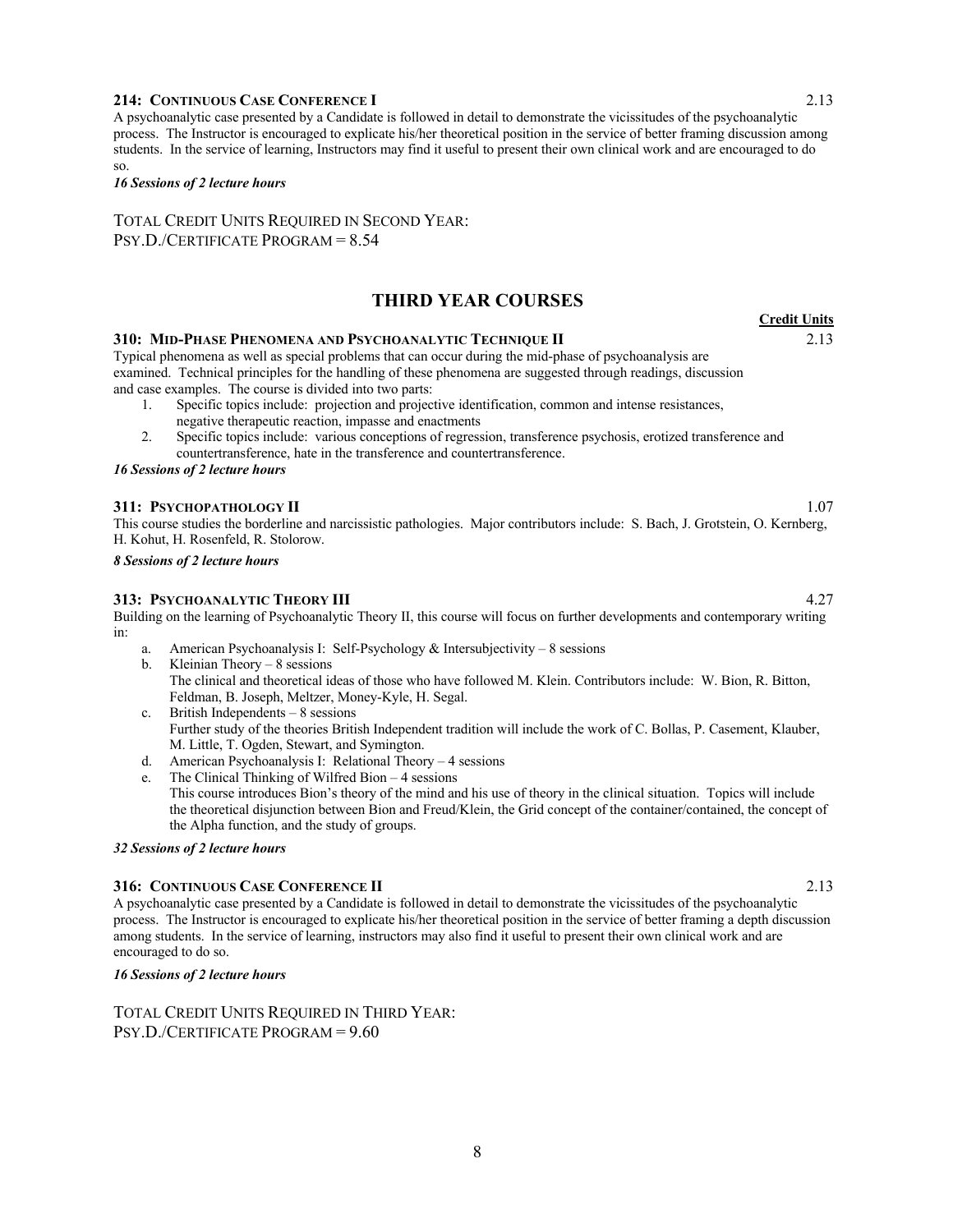#### **FOURTH YEAR COURSES**

## **Credit Units 410a: PSYCHOANALYTIC TECHNIQUE IV** 1.07 This advanced course in psychoanalytic technique will continue the study of dreams and can include other aspects of clinical methods that will deepen the Candidate's skill. These skills will advance and integrate Candidate's learning gleaned from 1) control case materials, 2) supervision, 3) personal analysis. *8 Sessions of 2 lecture hours* **410b: PSYCHOANALYTIC TECHNIQUE V – TERMINATION PHASE** 1.07

This final technique course will address the process of termination and its vicissitudes during that phase in the course of analysis. In addition, this course will include aspects of continuing study by the Candidates as they finish 4 years of course work in psychoanalysis and as they begin working more independently.

#### *8 Sessions of 2 lecture hours*

#### **411: PSYCHOPATHOLOGY III** 1.07

This course covers perversions, manic-depressive illness, the schizophrenias, autistic and schizoid states. Central contributors include: E. Bick, W. Bion, S. Freud, Fairbairn, F. Fromm-Reichman, L. Kanner, J. McDougall, and F. Tustin. *8 Sessions of 2 lecture hours*

#### **412: CONTEMPORARY ISSUES IN PSYCHOANALYSIS** 1.07

This course will focus on psychoanalysis and its relationship to the broader world. Culture will be examined through a psychoanalytic lens. Issues such as: The impact of culture and immigration on character formation and identity; comparing methods and technique of psychoanalysis in countries other than the United States. Reading and case materials will be used extensively.

#### *8 Sessions of 2 lecture hours*

#### **414: CONTINUOUS CASE CONFERENCE** 2.13

A psychoanalytic case presented by a Candidate is followed in detail to demonstrate the vicissitudes of the psychoanalytic process. The instructor is encouraged to explicate his/her theoretical position in the service of better framing discussion among students. In the service of learning, instructors may find it useful to present their own clinical work and are encouraged to do so. *16 Sessions of 2 lecture hours*

#### **417: ELECTIVES** 2.13

Candidates are expected, during their third year of training to organize electives for their fourth year of classes. Electives are scheduled during the spring semester of the fourth year of classes and generally consist of two eight-session courses of two hours each. Some classes have divided eight-week segments into two four-week courses. Dates of the elective will be provided to the third year class one year in advance.

To organize electives: The candidates select topics and instructors, and then appoint class members to make plans with their instructors. Since many faculty members arrange their schedules well in advance, early planning is strongly advised in order to secure chosen faculty, and to forestall the difficulties of late scheduling changes. The Faculty Chair is available for consultation throughout the process.

For convenience of candidates, we prefer that all classes meet at LAISPS. However, on occasion, elective instructors may choose to hold class in their office. When this happens, candidates must plan adequate travel time between class; this often involves altering the usual time of meetings. Names of elective instructors, course topics, class times, and addresses of class locations, if not at LAISPS, are to be communicated to the Faculty Chair, to be entered in the final class schedule that is available to everyone for reference.

#### *16 Sessions of 2 lecture hours*

TOTAL CREDIT UNITS REQUIRED IN FOURTH YEAR: PSY.D./CERTIFICATE PROGRAM = 8.54

#### **TOTAL HOURS FOR TRAINING PROGRAM = 776**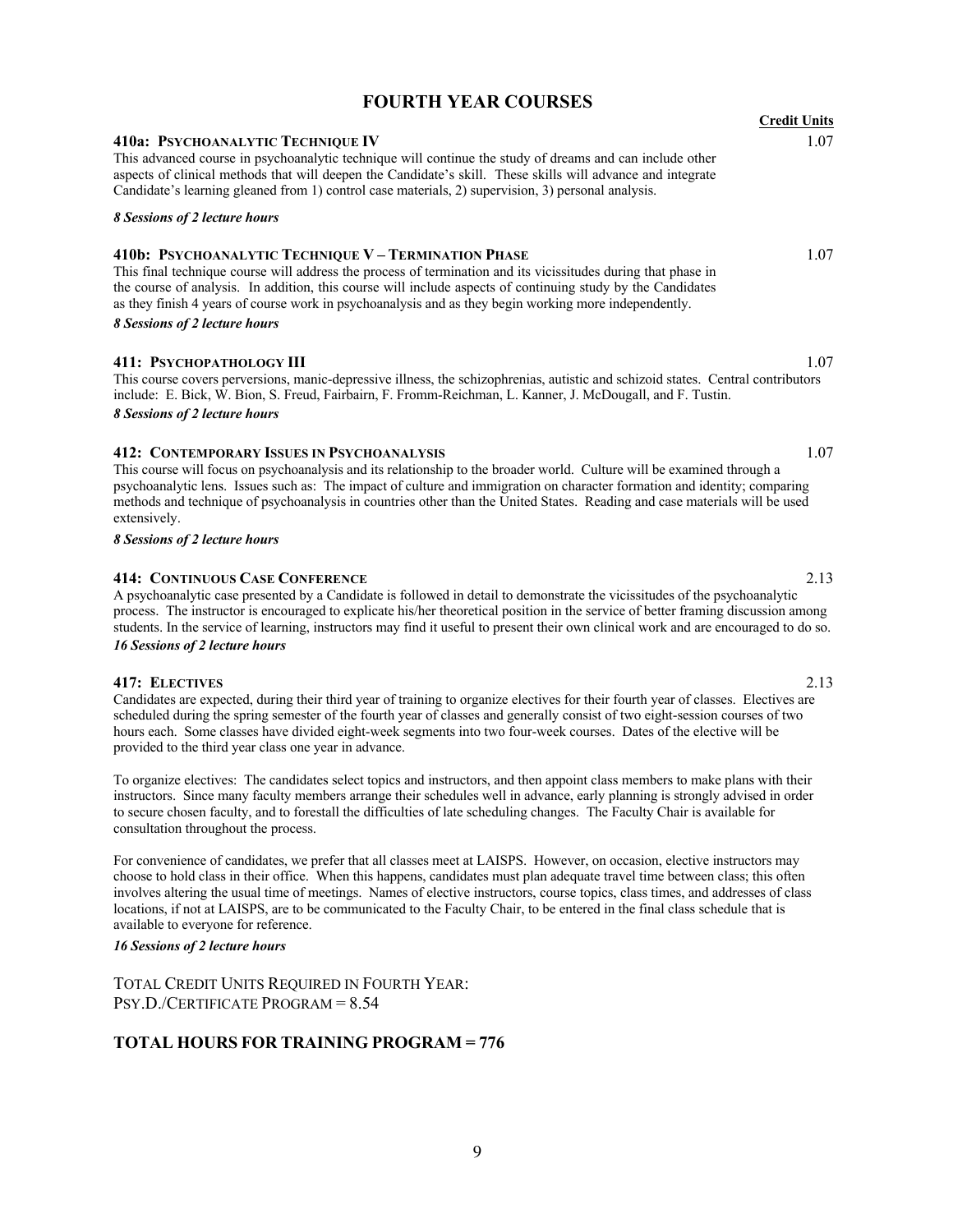## **TUITION FEES, CHARGES AND EXPENSES**

| Application Fees (one-time fee)<br>Registration fee per semester<br>Continuing Education (CE) - per semester (years I-IV)<br>Tuition – per semester (years $I - IV$ )<br>Matriculation Tuition - Annual (Post seminar - until graduation)<br>On Leave fee (annual) | 125.00 Non-refundable<br>60.00 Non-refundable<br>30.00<br>S<br>$$1,200.00*$<br>750.00<br>S.<br>300.00                                                                                                     |  |
|--------------------------------------------------------------------------------------------------------------------------------------------------------------------------------------------------------------------------------------------------------------------|-----------------------------------------------------------------------------------------------------------------------------------------------------------------------------------------------------------|--|
| Supervisory Fee (\$75.00 per hour) - Annual Fee                                                                                                                                                                                                                    | \$3,750.00** Annual Fee                                                                                                                                                                                   |  |
| Personal Analysis - Approximately per month<br><b>Books and Materials</b>                                                                                                                                                                                          | \$1,600.00*** Per month<br>Subject to required readings. Some of required reading materials are<br>provided to candidates: Of materials not provided, most can be<br>obtained from local library facility |  |
| Late Payment Fee                                                                                                                                                                                                                                                   | 30.00<br>\$                                                                                                                                                                                               |  |
| <b>PER ACADEMIC YEAR</b>                                                                                                                                                                                                                                           |                                                                                                                                                                                                           |  |
| <b>TRAINING PROGRAM TOTAL CHARGES</b>                                                                                                                                                                                                                              | \$2,580.00                                                                                                                                                                                                |  |
| <b>POST SEMINAR TOTAL CHARGES</b>                                                                                                                                                                                                                                  | \$ 750.00                                                                                                                                                                                                 |  |
| <b>ON-LEAVE TOTAL CHARGES</b>                                                                                                                                                                                                                                      | \$300.00                                                                                                                                                                                                  |  |
| charges Candidate is obligated to pay upon enrollment.                                                                                                                                                                                                             | Total charges for the current period of attendance, the estimated total charges for the entire educational program, and the total                                                                         |  |
| Total Charges for the Current Semester:                                                                                                                                                                                                                            | $$1,200.00$ (I – IV Year Class) and \$350.00 (Post Seminar)                                                                                                                                               |  |
| Estimated Charges for the Training Program:                                                                                                                                                                                                                        |                                                                                                                                                                                                           |  |
| <b>Training Program</b>                                                                                                                                                                                                                                            | \$10,320.00                                                                                                                                                                                               |  |
| 200 Hours of Supervision                                                                                                                                                                                                                                           | $$15,000.00**$ (see page 12)                                                                                                                                                                              |  |
| Personal Analysis (Approximately)                                                                                                                                                                                                                                  | \$70,000.00*** (see page 12)                                                                                                                                                                              |  |
| Training Program Total Cost                                                                                                                                                                                                                                        | $$95,320.00$ (approximately)                                                                                                                                                                              |  |
| Fees must be paid before the start of classes. Al fees are subject to periodic review.                                                                                                                                                                             |                                                                                                                                                                                                           |  |

\*Paid semi-annually before classes begin.

\*\*The \$75.00 fee will be divided \$50.00 to the supervisor and \$25.00 to LAISPS. These charges are considered charges paid to an entity other than LAISPS that are considered specifically required for participation in the program and do not constitute tuition fees.

\*\*\*Paid on an hourly basis to be arranged with analyst. Personal analysis constitutes a minimum of four times per week for approximately four years at a total cost of approximately \$70,000.00. Private arrangements may vary from this estimate. These charges are considered charges paid to an entity other than LAISPS that are considered specifically required for participation in the program and do not constitute tuition fees.

#### **BUYER'S RIGHT TO CANCEL**

A Candidate has the right to cancel the enrollment agreement and obtain a refund of charges paid through attendance of the first class session, or the seventh day after enrollment, whichever is later by addressing a refund request and Notice of Cancellation to the Administrative office of The Los Angeles Institute and Society for Psychoanalytic Studies, 12011 San Vicente Blvd., Suite 520, Los Angeles, CA 90049. The refund request letter should include dates of all instruction sessions attended, date of last instruction attended, and refund amount requesting, in keeping with the refund formula listed below. LAISPS will issue a refund within 30 days after receiving the formal request and Notice of Cancellation.

#### **REFUND INFORMATION**

A Candidate has the right to a full refund of all charges less the application fee and enrollment fee, if she/he cancels the enrollment agreement prior to or on the first day of instruction. In addition, a Candidate may withdraw from a course after instruction has started and receive a pro-rata refund for the unused portion of the tuition and other refundable charges if she/he has completed 60% or less of the instruction. In the following example, a student who completed 10 hours of a 108-hour program for which she/he paid \$2,200 in tuition would receive a \$1,996.30 refund.

> Sample Refund Formula: Hours Paid for – Hours Attended X Total 108 hours – 10 hours x \$2,200 = \$1,996.30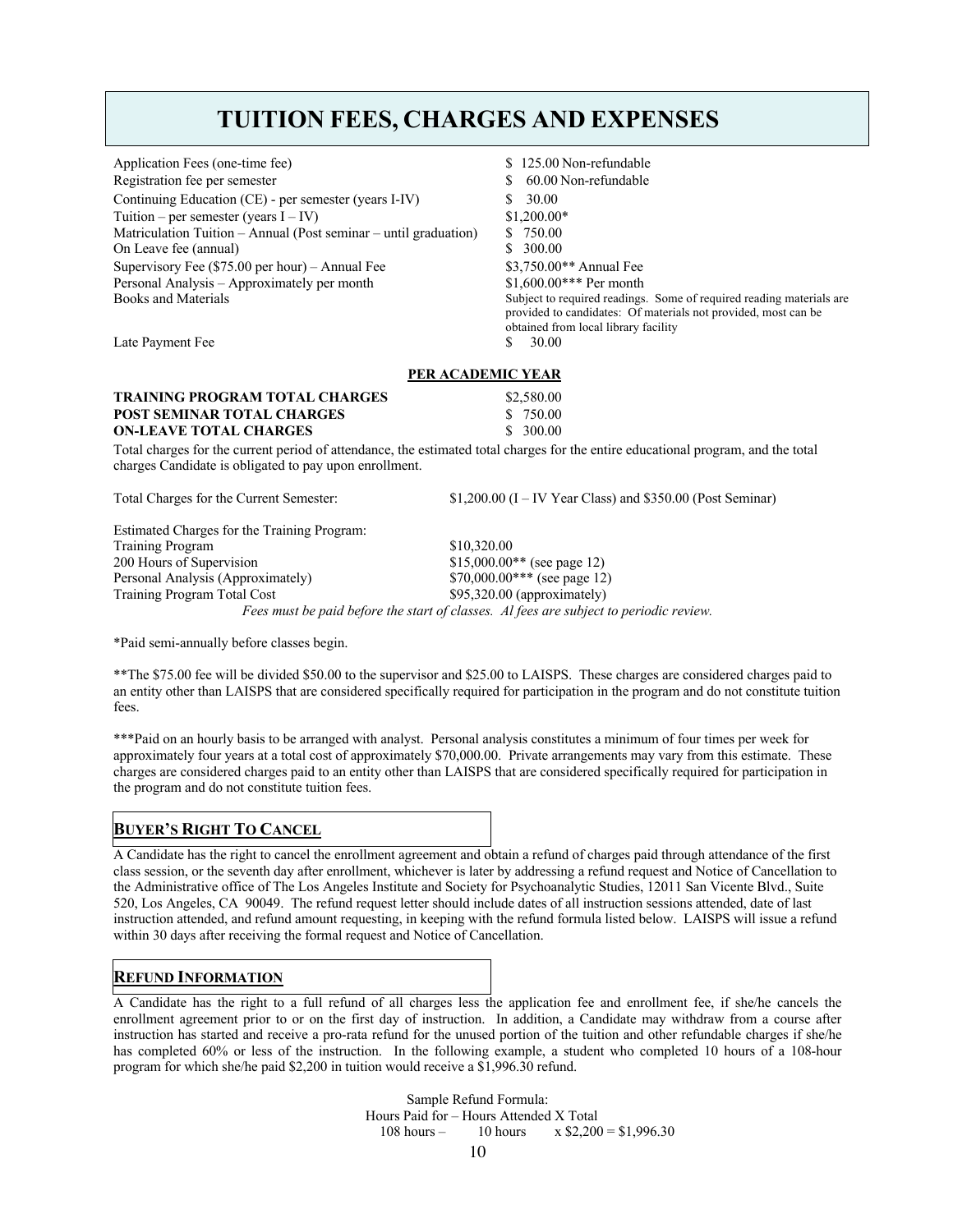## **INSTITUTE FACULTY**

Joseph Aguayo, Ph.D.\* Elena Balashova-Shamis, Ph.D.\* Jill Model Barth, Ph.D. Maureen Baum, Ph.D. Karen Beard, Ph.D. James E. Bews, Ph.D.\* Joseph Bobrow, Ph.D. Judith Broder, M.D. David Brooks, Ph.D.\* Fred Busch, Ph.D. Victoria A. Curea, Psy.D. James R. Daehnert, Ph.D. Michael J. Diamond, Ph.D. Pamela P. Dirham, Ph.D. David L. Downing, Ph.D. William L. Edkins, Psy.D. Margy Fetting, Ph.D.\* Mark A. Fish, Ph.D. Sandra Garfield, Ph.D. Lynn Goren, Ph.D. James Grotstein, M.D.\* Lisa Halotek, Psy.D. Thomas P. Helscher, Ph.D. Jessica Herzog, Psy.D. Carl D. Hoppe, Ph.D.\* Christine L. Hradesky, M.D.\* Steven Isaacman, Psy.D. Susan M. Jay, Ph.D. Sylvia Hirsch Jones, Ph.D. Beth I. Kalish, Ph.D. Katina Kostoulas, Ph.D.\* Jessica A. Lehman, Psy.D. Jacqueline Lichtenstein, M.D. Linda R. Ludwig, Psy.D.\* John Lundgren, M.D.\* Deborah Lynn, M.D.\* Peggy Matson, Psy.D. Carol Mayhew, Ph.D.\*

Judith Mitrani, Ph.D.\* Terrence McBride, Psy.D. Jo Ann McKarus, Psy.D. Lanning M. Melville, Psy.D. Roberta E. Mirisch, Psy.D. Robert Moradi, M.D.\* Howard Newman, Psy.D. Ingrid Newstadt, Ph.D.\* Lori C. O'Brien, Ph.D. Erna Osterweil, Ph.D.\* Avedis Panajian, Ph.D.\* Daniel Paul, Ph.D. R. James Perkins, M.D.\* Peggy Porter, Ph.D. Annie Reiner, Ph.D.\* Charlotte Riley, Psy.D. Barry Ross, Ph.D. Marc C. Sanders, Ph.D. Deborah Sandy, Psy.D. Joy Schary, Psy.D. Marjorie Schuman, Ph.D. Carolyn B. Shadduck, Ph.D.\* Lynda Share, Ph.D.\* Deborah R. Shaw, Ph.D. Justin Shubert, Psy.D.\* Janet K. Smith, Ph.D.\* Linda Sobelman, Ph.D. Alan P. Spivak, Ph.D. Deborah Stern, Psy.D. Jon Tabakin, Ph.D.\* Carol Tanenbaum, Ph.D. Lucia Tripodes, Ph.D. Shirah Vollmer, M.D.\* Valérie Rubinstein von Raffay, Ph.D. Billie Weiser, Psy.D. Sandra Wilder-Padilla, Ph.D. Peter Wolson, Ph.D. Janet G. Woznica, Ph.D.

#### \*Visiting Faculty

All clinical courses are taught by qualified psychoanalysts with expertise in the courses taught. Records of Faculty qualification are available at the LAISPS office.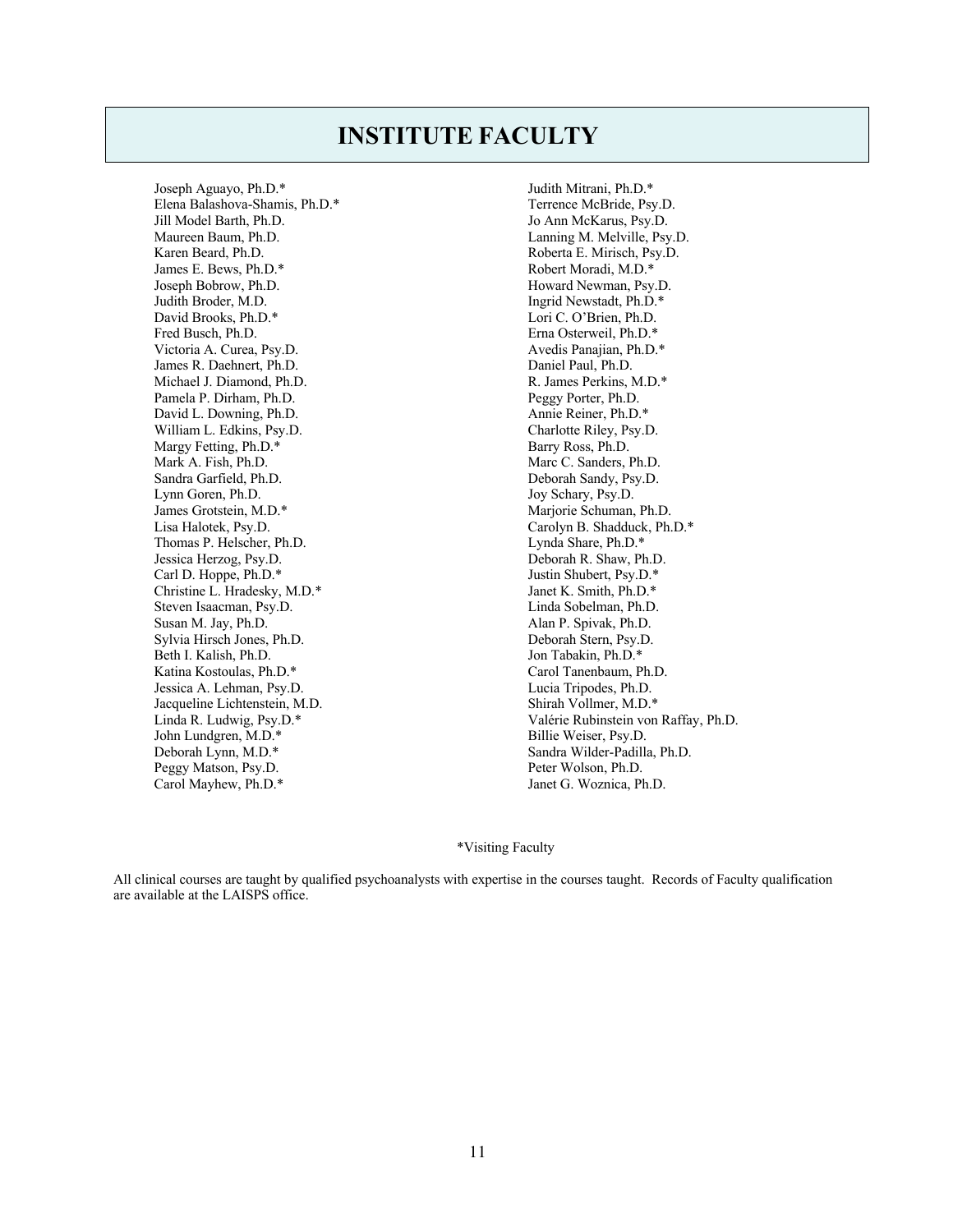## **TRAINING AND SUPERVISING ANALYST**

Jill Model Barth, Ph.D. Joseph Bobrow, Ph.D. Michael J. Diamond, Ph.D. Pamela P. Dirham, Ph.D. William Edkins, Psy.D. Sandra Garfield, Ph.D. Thomas P. Helscher, Ph.D. Steven Isaacman, Psy.D. Susan Jay, Ph.D. Beth I. Kalish, Ph.D. Jacqueline W. Lichtenstein, M.D. Terrence McBride, Psy.D. Lori C. O'Brien, Ph.D. Peggy Porter, Ph.D. Charlotte Riley, Psy.D. Marc C. Sanders, Ph.D. Joy Schary, Psy.D. Deborah R. Shaw, Ph.D. Linda Sobelman, Ph.D. Alan P. Spivak, Ph.D. Peter Wolson, Ph.D.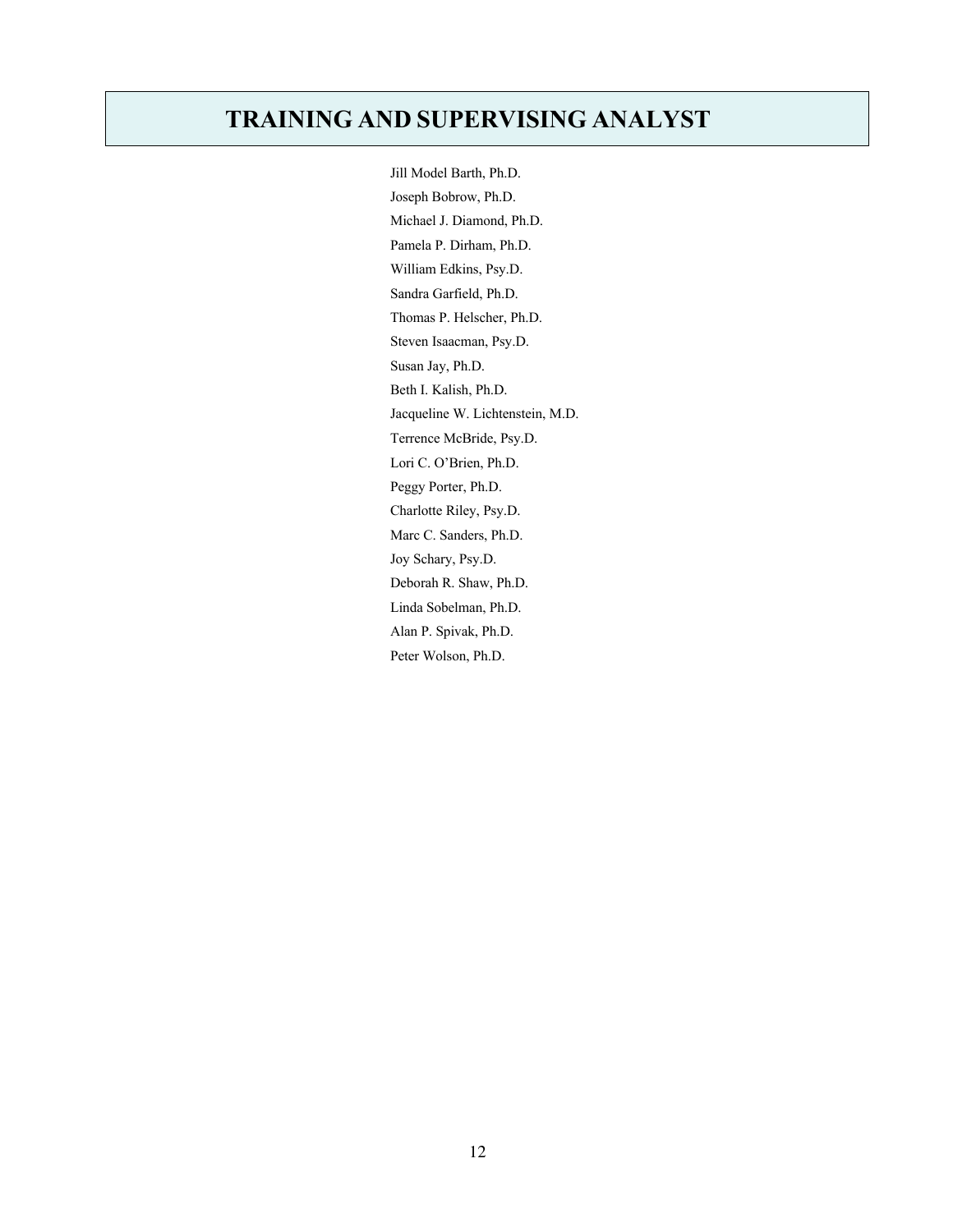## **IMPORTANT NOTICES**

LAISPS does not have a pending petition in bankruptcy, is not operating as a debtor in possession, has not filed a petition within the preceding five years, and has not had a petition in bankruptcy filed against it within the preceding five years that resulted in reorganization under Chapter 11 of the United States Bankruptcy code (11U.S.C. Sec. 1101 et seq.).

#### **SELF-MONITORING PROCEDURES**

The Board of Directors meets the fourth Tuesday of every month. The Education Committee, which reports to the Board of Directors, is responsible for directing and administering the teaching activities of the Institute. The Education Committee is lead by the Director of Training/Chair of Education Committee and meets the third Tuesday of every month to ensure that the curriculum, standards and guidelines are being maintained. During the Education Committee meetings any suggested educational amendments to the Policies and Procedures are written and discussed for presentation and voting. The Catalog and the Student Handbook are thereafter amended annually and updated to reflect the amendments to the Policies and Procedures.

In addition, the Office Manager in conjunction with the Chair of Committee of Training Analysts (COTA) is responsible for the administrative management of the following for purposes of ensuring compliance of different licensing boards; Database management, Candidate/Student document handling, Catalog and Student Handbook updates.

## **GENERAL INFORMATION**

#### **SCHEDULE AND CALENDAR**

Administrative office hours: 9:00 a.m. to 4:00 p.m. Monday through Thursday. Class schedule for 2021-22: September 29,  $2021 - June 1$ ,  $2022$ ,  $4:00$  p.m. to 8:00 p.m. Classes are not scheduled on legal holidays.

LAISPS' academic year ordinarily begins the fourth Wednesday in September and continues into June. A schedule of classes is available during the registration period. All courses meet weekly unless otherwise noted. The Institute operates on two (2) sixteen week academic semesters per year.

#### **HOUSING**

The LAISPS program is non-residential and does not have dormitories under its control. Moreover, the Institute does not have the resources to provide its Candidates with housing assistance. Rental properties are available within 30 minutes from campus. Beverly Hills/West Los Angeles rental properties that are advertised in local newspapers currently range from \$900 to \$3,500 per month depending on size and location of dwelling.

#### **FACILITIES**

Classes are held at: 12011 San Vicente Blvd, #520 Los Angeles, CA 90049

This Institution, and the facilities it occupies, comply with any and all Federal, State and Local ordinances and regulations, including those requirements as to fire safety, building safety, and health. Ample parking space is available. Materials such as reading assignments will be provided by the instructors.

Supervision of Candidates takes place in the office of the Supervisor.

#### **FINANCIAL ASSISTANCE**

**LAISPS does not participate in Federal and State financial aid programs**. However, if a Candidate obtains a loan to pay for an educational program, the student will have the responsibility to repay the full amount of the loan plus interest, less the amount of any refund. If the student has received federal student financial aid funds, the student is entitled to a refund of the monies not paid from federal student financial aid program funds.

#### **A student enrolled in an unaccredited institution is not eligible for federal financial aid.**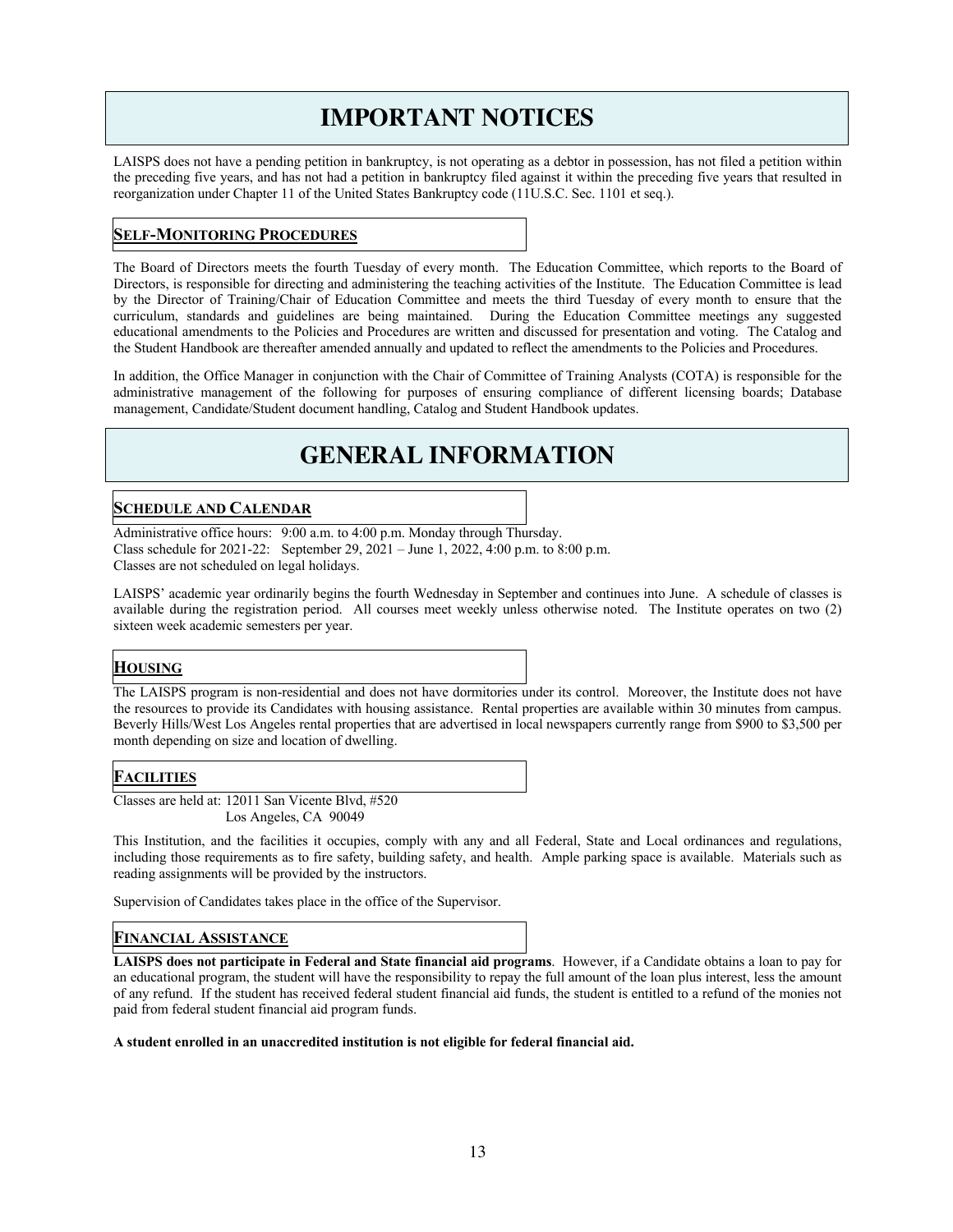#### **LIBRARY**

The LAISPS library is located in our classrooms. Students can browse the entire catalog by book title, author, and journal title, all library holdings may be checked out for four weeks with a telephone or email renewal option. Overdue fees will be charged @ \$.25 a day per item.

#### **BOOKS AND MATERIALS**

Our instructors supply most of the reading material to Candidates. The rest is provided by the LAISPS Library or other local facilities.

#### **ATTENDANCE POLICY**

Candidates (Years I-IV) are required to attend courses per semester unless other arrangements have been made with the Candidate and Education Committee.

Candidates are permitted two absences per 16-week semester. More than two absences will result in "Incomplete." The missed work must then be made up by arrangement with the Instructor. The Education Committee, acting at its discretion, may dismiss, suspend, or place a Candidate on probation for unsatisfactory attendance.

#### **LEAVE OF ABSENCE POLICY**

An approved leave of absence (LOA) is defined as an excused absence of three weeks or more in duration. All petitions for a Leave Of Absence must be submitted to the Education Committee, in writing for approval. A LOA of up to one year may be granted during the course of the analytic training based on compelling individual circumstances.

The Candidates making the request must indicate on the LOA request the dates the LOA is to begin, the estimated return date and the reason for the request. Decisions are made on the basis of individual need and appropriateness. A personal LOA enables a Candidate to take time off, in extenuating circumstances, to address issues of a personal nature including those related to the health or well-being of a family member or partner.

No credit shall be accrued during the Leave Of Absence, Tuition is based on the LOA rate. All other activities, such as committee membership and assistant teaching, are suspended during the LOA.

At the end of the LOA, it is the Candidate's responsibility to notify LAISPS of his or her intention to resume progression, and with their assistance, determine which requirements need to be completed.

#### **PLACEMENT**

LAISPS offers no placement assistance to its Candidates. However, Candidates are encouraged to use the services of the LAISPS internal Referral Service Committee to assist Candidates in securing cases for their Supervised Psychoanalysis.

#### **STANDARDS**

Standards for achievement are evaluated by all instructors and supervisors and include demonstration of mastery of specified course requirements.

The Institute requires Candidates to meet and uphold the ethical standards of the psychoanalytic profession and its disciplines. Adherence to the laws and regulations of the State of California concerning the provision of services is also required. The Institute reserves the right to define professional competence and demeanor.

It is strongly recommended that Candidates who wish to present a control case and case conference discuss this first with their supervisor in order to review the possible ramifications upon the clinical work with their patient.

The presentation of clinical material in class should exclude any patients who are mental health professionals.

Candidates are expected to respect the policies and procedures of the Institute and the various administrative and academic deadlines. Failure to do so constitutes grounds for probation or termination from the program. Any unresolved grievance or disciplinary action taken by the Education Committee may be appealed to the Board of Directors, whose decision is final. In the case of termination for cause, no fees will be refunded. LAISPS conforms to all State and ethical guidelines regarding Candidates' rights.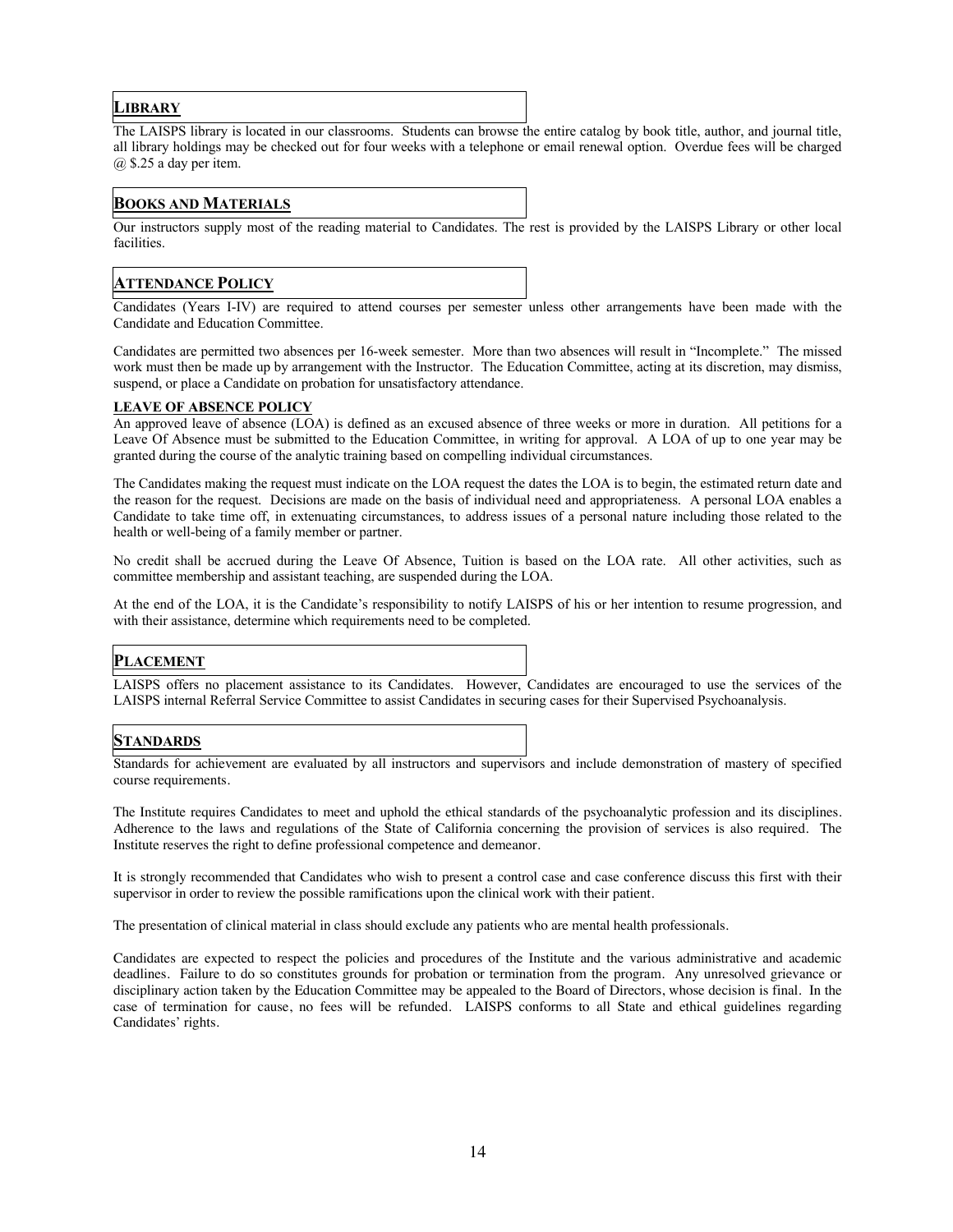#### **LANGUAGE OF INSTRUCTION**

LAISPS provides English language instruction, and it is understood that applicants accepted to LAISPS will be fluent in English. The LAISPS Enrollment Agreement is written in English. If English is not the student's primary language, and the student is unable to understand the terms and conditions of the enrollment agreement, the student shall have the right to obtain clear explanation of the terms and conditions and all cancellation and refund policies in his/her primary language.

LAISPS recruitment to enrollment is conducted in English. The Enrollment Agreement, disclosures and statements are in English. All instruction at LAISPS is conducted in English. In order to benefit from the instruction at LAISPS, International applicants whose primary language is not English must have sufficient oral and written English communication skills. English proficiency may be demonstrated by all applicants from countries where English is not the primary language by submitting official score results from the Test of English as a Foreign Language (TOEFL).

#### **NOTICE OF STUDENT RIGHTS**

Candidates are expected to respect the policies and procedures of the Institute and the various administrative and academic deadlines. Failure to do so constitutes grounds for probation or termination from the program. Any unresolved grievance or disciplinary action taken by the Education Committee may be appealed to the Board of Directors, whose decision is final. LAISPS conforms to all State and ethical guidelines regarding Candidates' rights.

#### **STUDENT COMPLAINT PROCEDURES**

We do not expect our students to experience any serious problems while attending the school. However, if that eventually does occur, the student should follow these procedures:

- a. A student may lodge a complaint by communicating orally or in writing to any teacher, administrator, admissions personnel, or counselor. The person receiving the complaint must (1) transmit it as soon as possible to the Program Director, the designated complaint handler, and (2) attempt to resolve complaints related to that person's duties.
- b. If a student delivers the complaint and the complaint is not resolved either within a reasonable period or before the student again complains about the same matter, the school will advise the student that a complaint must be submitted in writing and must provide the student with a written summary of the school's complaint procedure.
- c. If a student complains in writing, the school will, within 10 days of receiving the complaint, provide the student with a written response, including a summary of the school's investigation and disposition of it. If the complaint or relief requested by the student is rejected, the reason for the rejection.
- d. The student's participation in the complaint procedure and the disposition of a student's complaint must not limit or waive any of the student's rights or remedies. Any document signed by the student that purports to limit or waive the student's right and remedies is void.

#### **RECORDS RETENTION**

Candidate files are maintained in the LAISPS administrative offices for five years; transcripts will be maintained permanently. All Candidates/Student files contain applications, course evaluations, enrollment agreements, school performance fact sheets, academic transcripts and general correspondence. Candidate/Student financial records are maintained in separate files managed through QuickBooks accounting software program. A backup copy of all LAISPS computer, candidate, and student files are stored on a drive outside of the LAISPS office with custodian of records who also serves as the President of LAISPS.

To protect a student's right to privacy, official copies of transcripts will not be provided to any persons or organizations outside the Institute unless so requested in writing by the student or the student's legal representative.

#### **NOTICE CONCERNING TRANSFERABILITY OF CREDITS AND CREDENTIALS EARNED AT OUR INSTITUTION**

The transferability of credits earned at LAISPS is at the complete discretion of an institution to which you may seek to transfer. Acceptance of the credits you earn in our Psychoanalytic Training Program is also at the complete discretion of the institution to which you may seek to transfer. If the credits you earn at this institution are not accepted at the institution to which you seek to transfer, you may be required to repeat some or all of your coursework at that institution. For this reason, you should make certain that your attendance at this institution will meet your educational goals. This may include contacting an institution to which you may seek to transfer after attending LAISPS to determine if your credits will transfer.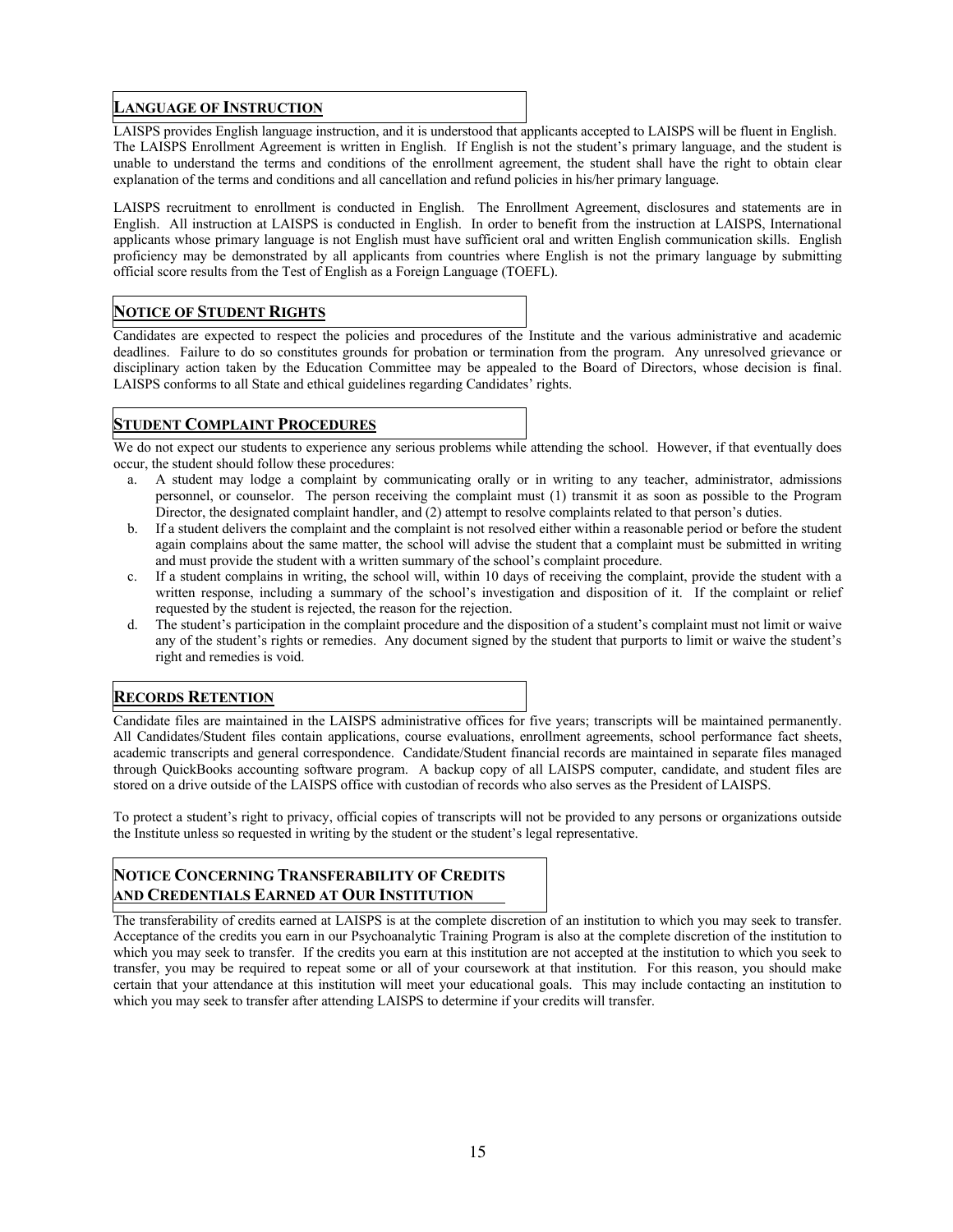#### **PROFESSIONAL ASSISTANCE**

The Institute offers no placement assistance to its Candidates. However, an internal referral service is maintained to assist Candidates in securing cases for their supervised psychoanalysis.

Candidates are cautioned to become familiar with all current licensing laws and other legal requirements governing the practice of mental health professionals before beginning their training at the Institute. All Candidates must possess a valid license to practice in the State of California.

#### **PROBATION & DISMISSAL POLICIES**

All Candidates are provided with the IPA Standards of Ethics. LAISPS requires that its Candidates meet and uphold these standards and the ethical standards of their professions. Training may be discontinued for cause in the case of an ethical or unprofessional conduct. Candidates are expressly prohibited from advertising or calling themselves psychoanalysts until such time as the Education Committee deems it appropriate to do so. Any Candidate determined to have lied on the application or other documents, cheated, plagiarized, harassed or assaulted another (either verbally, physically, or sexually) is dismissed without appeal. Repeated absences, excessive tardiness, disruptive class behavior or failure to meet minimum training standards established by LAISPS are grounds for probation. If such a Candidate continues to experience difficulty in training, and does not seem responsive to input by the Education Committee, LAISPS may put on probation or dismiss the Candidate for academic cause.

#### **HARASSMENT POLICY**

LAISPS is committed to creating and maintaining an environment free from all unlawful exploitation, harassment or intimidation, including sexual. Specifically, every individual at LAISPS including Candidates, faculty members, staff, and other employees and non-employees should be aware that LAISPS is opposed to sexual harassment, and that such behavior is prohibited by federal law, State of California, and the LAISPS policy. It if the intention of LAISPS to take appropriate action to prevent, correct and, if necessary, discipline behavior which violated this policy.

#### **HARASSMENT RESOLUSION PROCEDURES**

Anyone who believes he or she has been subjected to unlawful sexual harassment or intimidation is strongly encouraged to bring the matter to the immediate attention of the Chair of Education or the LAISPS President. A written statement by the complainant will be required and the complaint will be disclosed to the alleged harasser. All records pertaining to the complaint shall be kept confidential to the maximum extent permitted by law, but disclosure of these records may be required by law. The complaint will promptly be investigated and an attempt made to informally resolve the matter. If this is not possible, a committee composed of the President, Dean, and Chair of Ethics will meet to investigate the matter, determine sanctions or corrective action, and when necessary, determine disciplinary actions against the alleged harasser.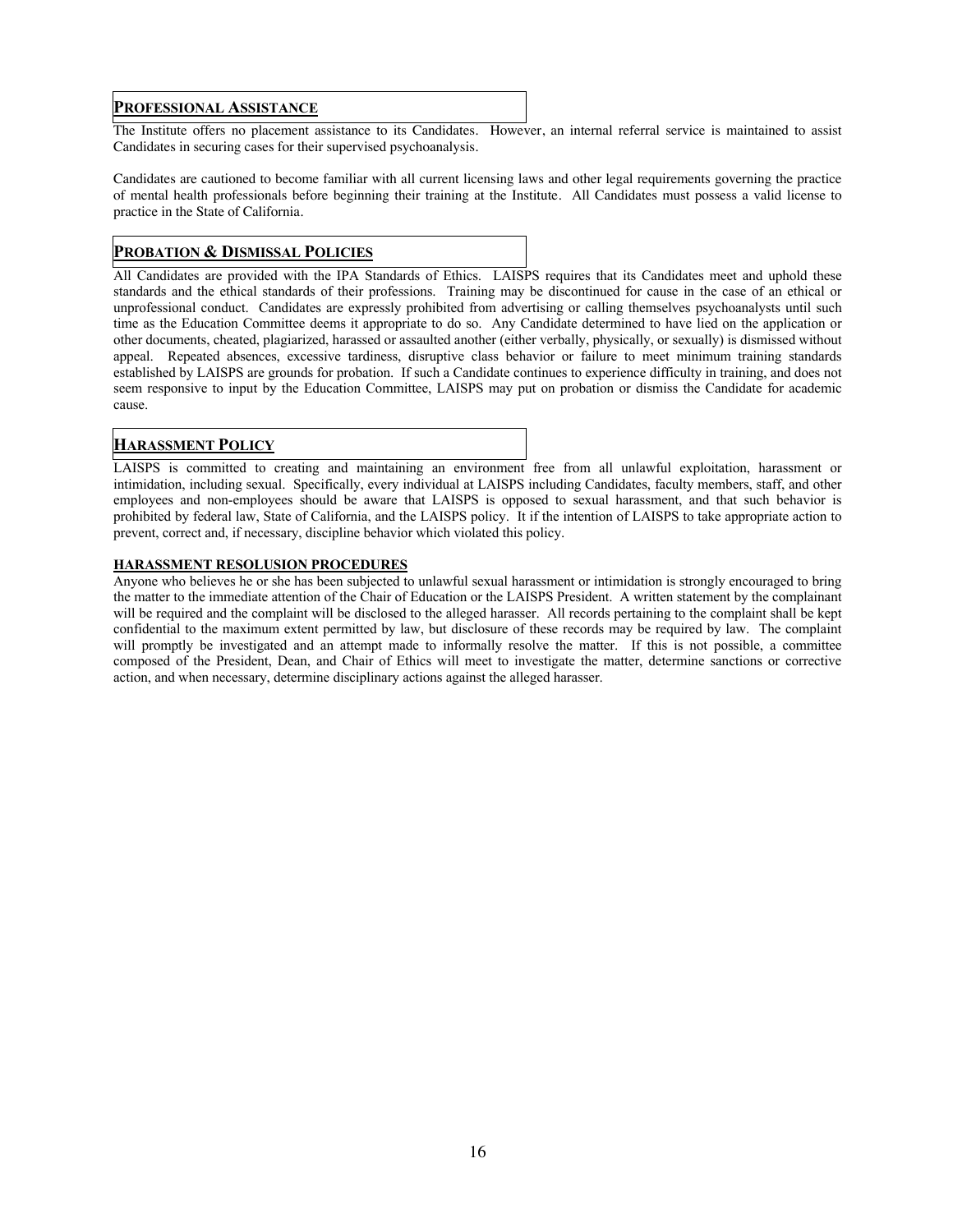## **THE SOCIETY**

LAISPS provides its Members and Candidates with a warm, collegial professional home. It is a place for intellectual stimulation, networking, and deep personal friendships. Graduates of our Training Program become Members of the Society. They have voting privileges and are encouraged to participate in the daily operation of LAISPS, as well as assume positions of leadership. Psychoanalysts who have completed an equivalent program to that of our Institute may apply for membership in the Society.

In addition to the growth of our Members and Candidates, we are committed to providing psychoanalytic education to the mental health community through the following programs:

The Psychoanalytic Psychotherapy Program consists of an in-depth one-year exposure to psychoanalysis. There is a strong emphasis on clinical application through group supervision.

The Extension Division features topical seminars in psychoanalytic theory, technique, and applied psychoanalysis.

Scientific Programs and Workshops provide an opportunity for Members, Candidates and local, national and international psychoanalysts to present original psychoanalytic papers. Weekend workshops allow for more extensive study of special topics.

Professionals Affiliated with LAISPS (PALS) offers mental health professionals a chance to learn more about psychoanalysis through monthly meetings in small group settings in which discussions are facilitated by LAISPS analysts. PALS members participate in our organization's special events and activities.

The LAISPS Affiliate Society Membership offers an opportunity to licensed clinicians to learn from members of LAISPS and like-minded colleagues, share clinical issues, and engage in professional networking.

The Student Society provides an introduction to all that LAISPS has to offer. Each year of paid membership affords members four meetings with a mentor as well as invitations to attend several friendly, informal gatherings in which psychoanalytic thinking and writing are a central focus.

LAISPS Referral Service offers low-fee psychoanalytic psychotherapy and psychoanalysis to individuals in the community. One of our distinguishing characteristics is our commitment to bringing psychoanalytic understanding to underserved groups within our community.

The Ernest S. Lawrence Trauma Center represents our commitment to community outreach. The Center's projects are run by volunteer licensed clinicians who provide psychoanalytically-informed psychological services to "at-risk" populations as well as educational presentations to the community.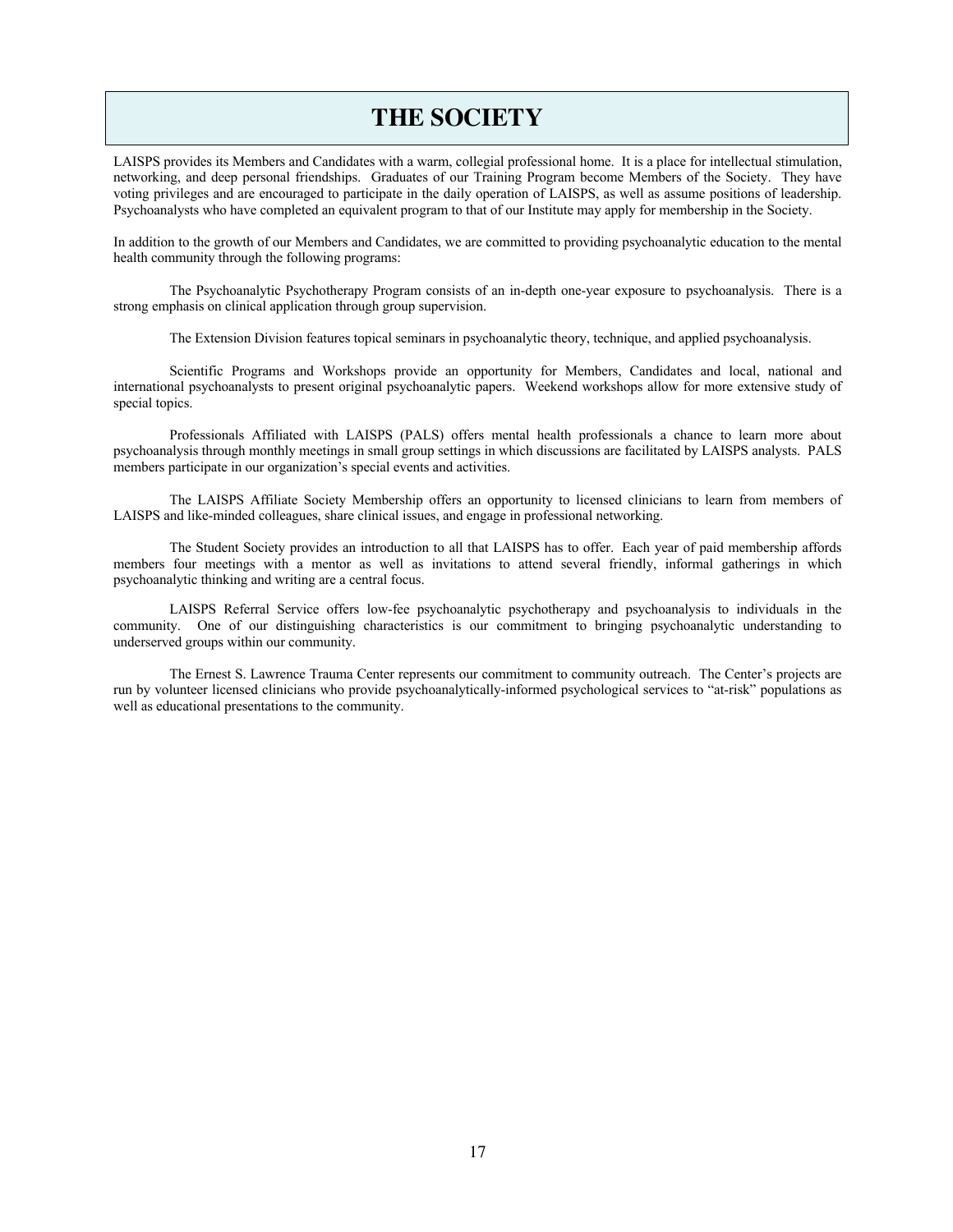## **MEMBERS OF THE SOCIETY**

Lorraine R. Barak, Psy.D.\* Jill Model Barth, Ph.D. Maureen S. Baum, Ph.D.\* Karen Beard, Ph.D.\* Vanessa Bell, Ph.D. Elizabeth E. Berlese, Ph.D. Alexandra S. Billinghurst, Ph.D.\*\*\* Joseph Bobrow, Ph.D. Christopher Bollas, Ph.D. Stefano Bolognini, M.D.^ Donald S. Bosch, Ph.D.\* Fred Busch, Ph.D.\*\*\* Lesley Caldwell, Ph.D.\*\*\* Christopher Christian, Ph.D.\*\*\* Christal Daehnert, Ph.D. James R. Daehnert, Ph.D. Michael J. Diamond, Ph.D. Pamela P. Dirham, Ph.D. David L. Downing, Psy.D. William L. Edkins, Psy.D. Kerry English, M.F.T. Mark A. Fish, Ph.D.\* Sandra Garfield, Ph.D. Lynn Goren, Ph.D.\*\* Lisa L. Halotek, Psy.D. Victoria Hamilton, Ph.D. Thomas P. Helscher, Ph.D. Irwin Hoffman, Ph.D. Sharron L. Holman, Psy.D. Leslie Howard, Ph.D. Steven Isaacman, Psy.D. Susan M. Jay, Ph.D. Sylvia Hirsch Jones, Ph.D. Beth I. Kalish, Ph.D. Susan B. Krevoy, Ph.D. Jessica A. Lehman, Psy.D. Howard B. Levin, M.D.\*\*\*

Jacqueline W. Lichtenstein, M.D. Bethany A. Marshall, Ph.D. Terrence McBride, Psy.D. Jo Ann McKarus, Psy.D. Lanning M. Melville, Psy.D. Mariann Hybels Miller, Ph.D.\* Diane L. Mink, Ph.D. Ingrid U. Moeslein-Teising, M.D.\*\*\* Maureen Murphy, Ph.D.\*\*\* Sergio Eduardo Nick, M.D.\*\*\* Lori C. O'Brien, Ph.D. Daniel Paul, Ph.D. Peggy Porter, Ph.D. Karen K. Redding, Ph.D.\* Charlotte Riley, Psy.D. Brian Robertson, M.D.^ Marc C. Sanders, Ph.D. Joy Schary, Psy.D. Cordellia Schmidt-Hellerau, Ph.D.\*\*\* Marjorie Schuman, Ph.D. Deborah R. Shaw, Ph.D. Beth Siegel, Psy.D. Linda Sobelman, Ph.D. Alan P. Spivak, Ph.D. Deborah Stern, Psy.D. Martin Teising, Ph.D.\*\*\* Theresa Tisdale, Ph.D. Lucia Tripodes, Ph.D. Ken G. Unmacht, Psy.D. Valérie Rubinstein von Raffay, Ph.D.\* Craig P. Wagner, Ph.D. Sandra Wilder-Padilla, Ph.D. Randi Wirth, Ph.D. Peter Wolson, Ph.D. Janet G. Woznica, Ph.D. Harriet Kimble Wrye, Ph.D.^\*\* Allen M. Yasser, Ph.D.\*

*^Honorary Members*

- *\* Associate Members*
- *\*\* Emeritus*
- \*\*\* *Corresponding Members*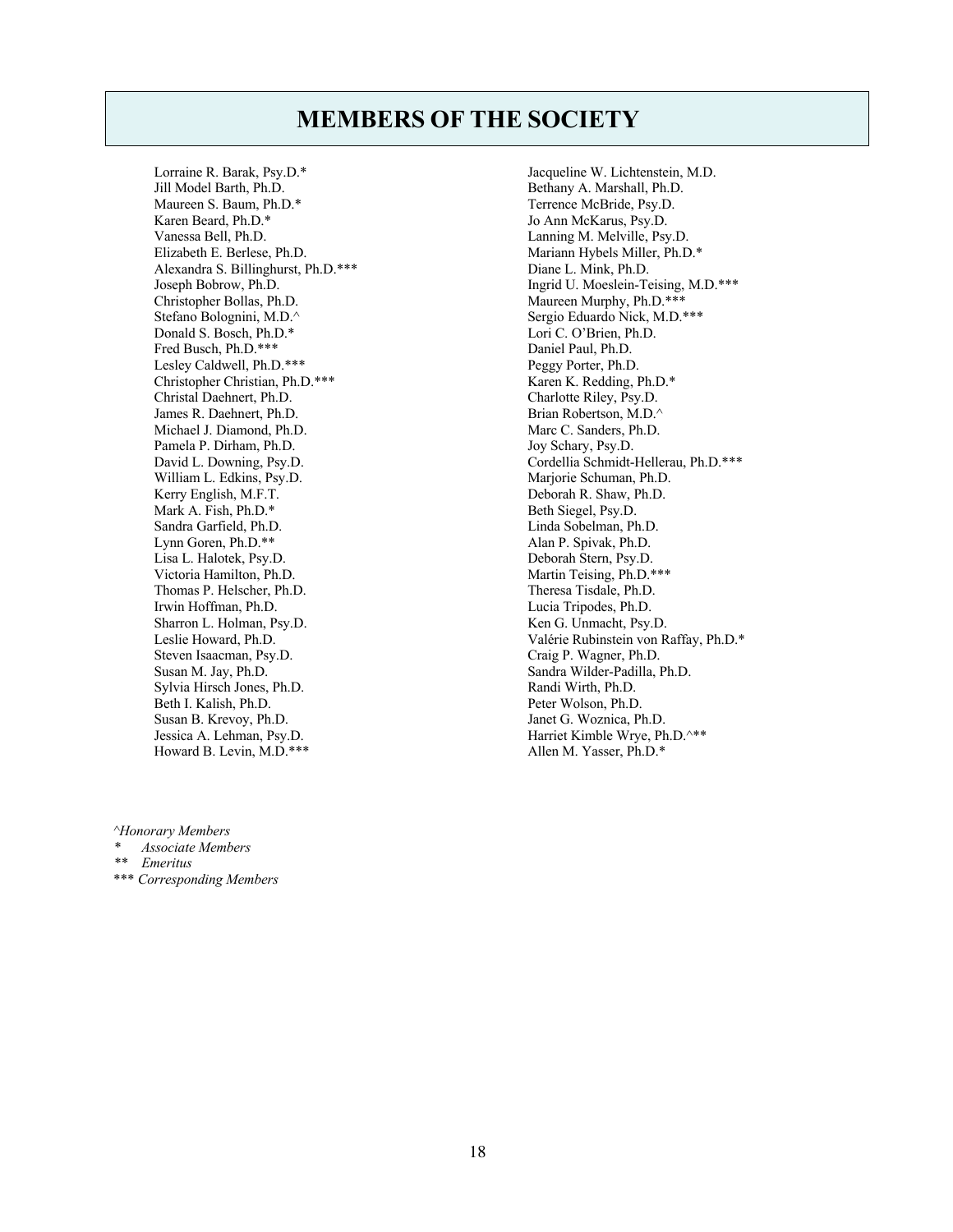## **CLINICAL ASSOCIATES OF THE SOCIETY INSTITUTE CANDIDATES**

Elisabetta G. Ambrosia, Psy.D. Sacha M. Bollas, Psy.D. Harriet Boxer, Ph.D. Kathleen M. Campbell, Psy.D. Jennifer Campoy, L.C.S.W. Lisa B. Crilley, M.F.T. Vicoria A. Curea, M.F.T. Joe Davis, Ph.D. Gina E. Deutsch-Zakarin, L.C.S.W. Claudia Eskenazi, Ph.D. Lillian Gallay, Psy.D. David Hayes, M.F.T. Jessica Herzog, Psy.D. Robert J. Hey, Psy.D. Kerry D. Johnson, Ph.D. W. Preston Lear, Psy.D. Leslie J. Margolis, M.F.T.

\* Leave of Absence \*\* Deferred Admission Harvey M. Martz, Ph.D. Peggy Matson, Psy.D. Roberta E. Mirisch, Psy.D. Lauren J. O'Connell, M.A\*\*. Shireen Oberman, L.C.S.W. Zack M.G. Oldenburg, L.C.S.W. Valeria A. Penela, Psy.D. Meredith Redding, M.A. Sharon Salfas, Ph.D. Kenneth C. Scott, Psy.D. Scott M. Shapiro, Psy.D. Robyn E. Smith, M.S. Jan Stolpe, M.F.T. Carol Tanenbaum, Ph.D. Billie Weiser, M.F.T. Kevin J. Wittenberg, Ph.D. Bina Zargara, L.C.S.W.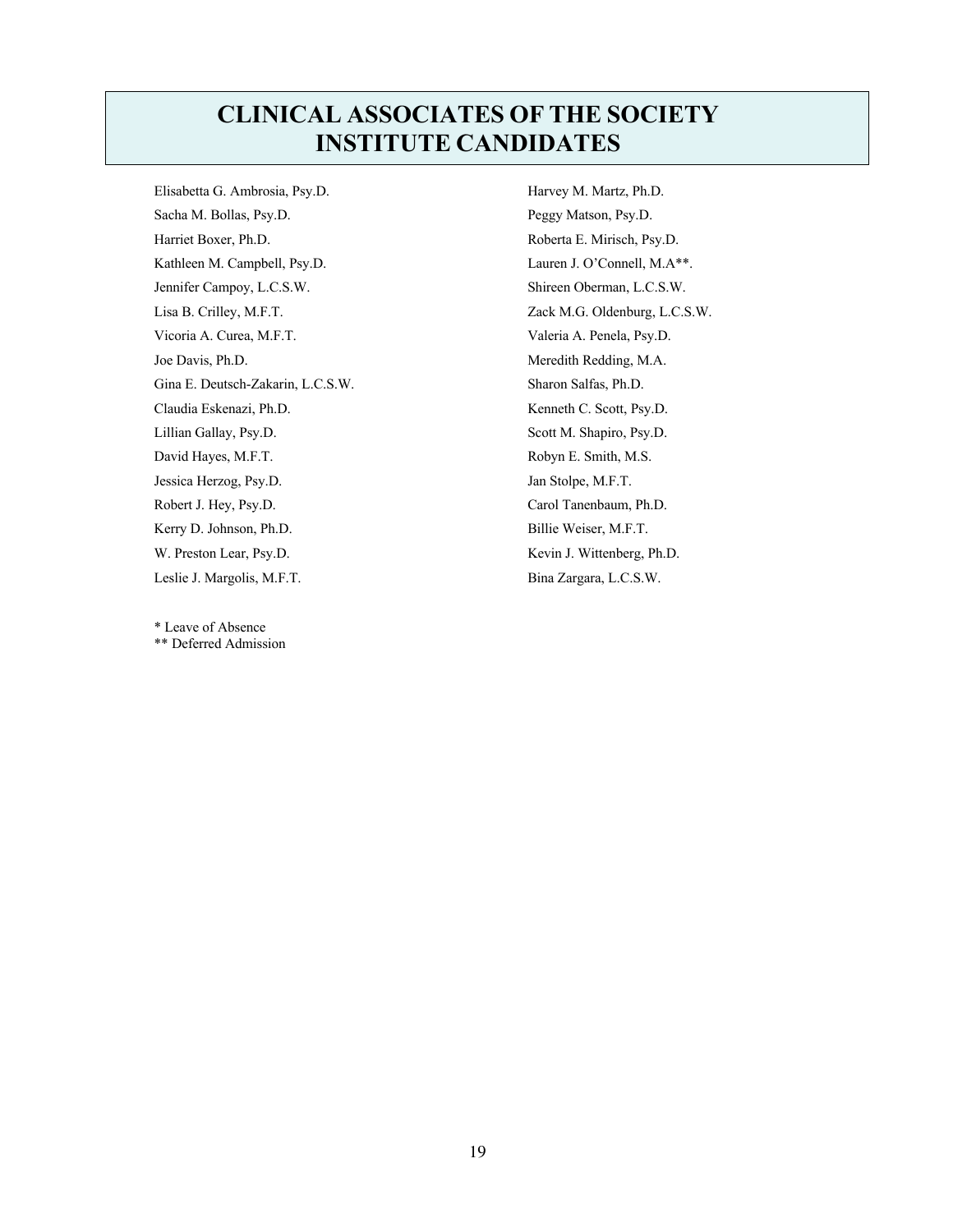## **HONOR ROLL OF DONORS**

LAISPS gratefully acknowledges the generosity of the individuals and organizations who have invested in the continuing advancement of our Institute since its inception in 1968.

The following list of donors reflects cumulative contributions as of January 2007

#### **GRAND BENEFACTORS**

\$20,000 and Above

Brotman Foundation of California Lucy Gonda, The Gonda Merit Scholarship Fund Sandford B. Weiss Lanning M. Melville, L.C.S.W., Psy.D.

#### **DISTINGUISHED BENEFACTORS**

\$10,000 TO \$19,999

#### **PATRONS**

\$5,000 TO \$9,999

Hedda Bolgar, Ph.D. Milton J. Horowitz Family

#### **SPONSORS**

\$1,000 TO \$4,999

Anonymous Ellen Beachamp Binnie Beaumont Elizabeth Eckhardt, Ph.D. Marie A. King, Ph.D. Susan B. Krevoy, Ph.D. Ernest S., Lawrence, Ph.D. & Anne Lawrence, Ph.D. Lars Lofgren, M.D. Terrence McBride, Psy.D. Norman C. Oberman, Ph.D. Jean L. Sanville, Ph.D. Carolyn B. Shadduck, Ph.D. Gail Sisson Steger, Ph.D.

#### **FRIENDS**

Up to \$999 Peter S. Armstrong, Ph.D. Mr. & Mrs. Ray Kurtzman Bettina Bancroft<br>
Maureen S. Baum, Ph.D.<br>
Linda R. Ludwig, Psy.D. Donald S. Bosch, Ph.D. Maggie Magee, Psy.D. & Diana Miller, M.D. Irma Dosamantes Beaudry, Ph.D. Arthur Malin, M.D. Sandra Garfield, Ph.D.<br>
Judith Gertler<br>
Diane L. Mink. Ph.D.<br>
Diane L. Mink. Ph.D. Diane L. Mink, Ph.D. Corrine L. Hatton, R.N., Ph.D. Mortimer Myer, Ph.D. Irwin Hoffman, Ph.D. Dixie Noble, Ph.D. Judith Hyman, Ph.D. Peggy Porter, Ph.D. Hans Illing, Ph.D. Charlotte Riley, Psy.D. Josephson-Werdowatz & Assoc. Morton Shane, M.D. Beth I. Kalish-Weiss, Ph.D. Judith & Martin Shapiro Ernest & Judith Kaplan Don & Gayle Slate Florence E. Kaufman Deborah Stern, Psy.D. Francine Kirkpatrick, Ph.D. Judy Weiss Irene Kleinberg **Judith K. Welles, Ph.D.**<br>Leonia Kallir Kurgan, Ph.D. James Wheeler Leonia Kallir Kurgan, Ph.D. Mr. & Mrs. Ray Kurtzman Ben & Elaine Winters

Linda R. Ludwig, Psy.D. Peter Wolson, Ph.D.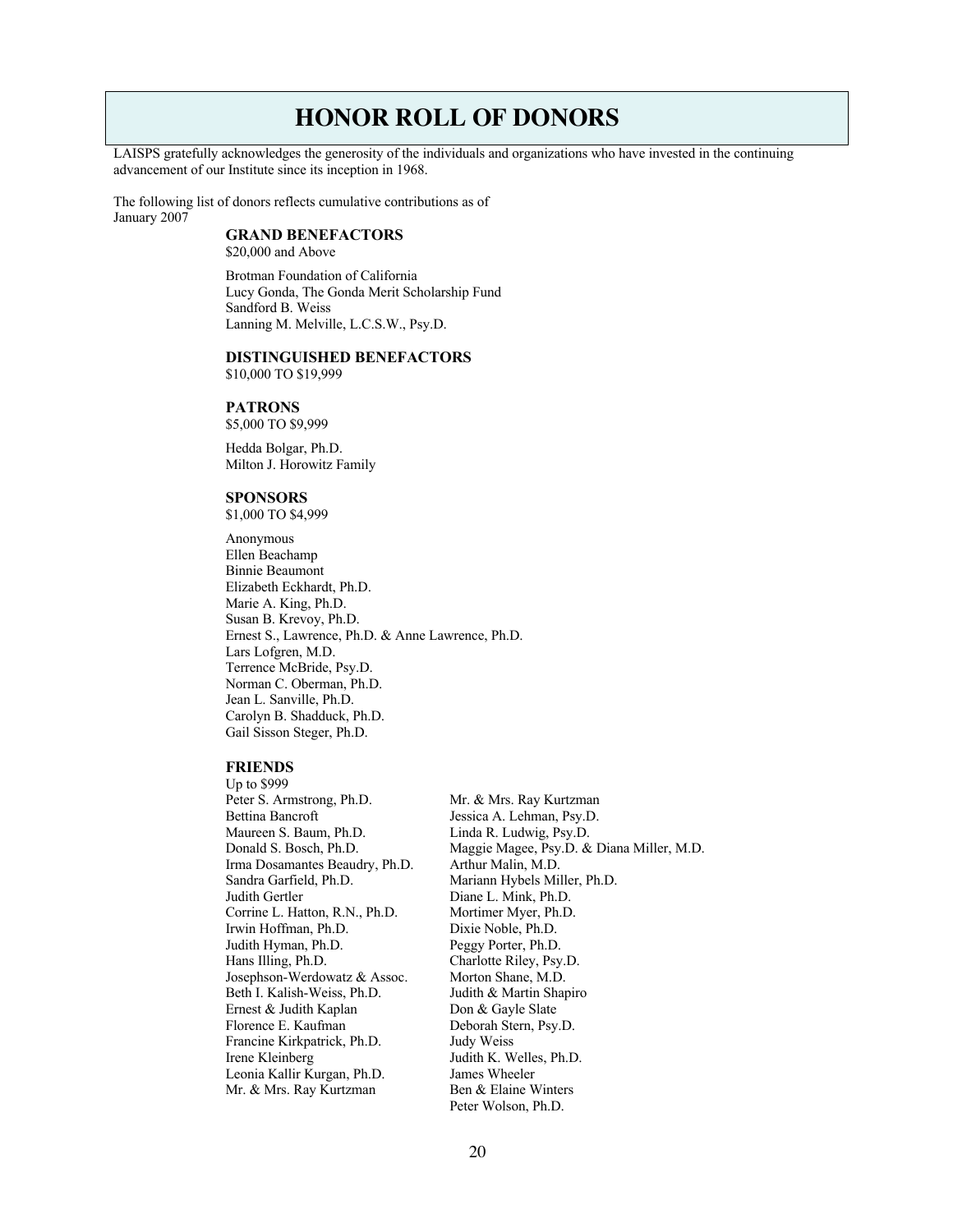## **MILTON J. HOROWITZ MEMORIAL FUND**

Corrine L. Hatton, R.N., Ph.D. Shirley Horowitz & Family Mariann Hybels Miller, Ph.D. Francine Kirkpatrick, Ph.D. Diane L. Mink, Ph.D. Martin Reiser, Ed. D. Judith K. Welles, Ph.D. James Wheeler Harriet Kimble Wrye, Ph.D.

Our sincerest thanks to all those who wish to remain anonymous.

## **IN MEMORIUM**

Charles Ansell, Ed.D. Leo Rangell, M.D. Hedda Bolgar, Ph.D.<br>Clifton J. Caruth, Ph.D.<br>Jean Sanville, Ph.D.<br>Jean Sanville, Ph.D. Clifton J. Caruth, Ph.D. Rudolph Ekstein, Ph.D. Joel Shor, Ph.D. Milton J. Horowitz, Ph.D. Ernest S. Lawrence, Ph.D. Martha Widawer, Ph.D. Lars Lofgren, Ph.D. Itamar Yahalom, Ph.D. Arthur Malin, M.D. Carole Morgan, Ph.D.

Elaine G. Caruth, Ph.D. Geraldine Schick, Psy.D. Dodd Cohen, Ph.D. Georgene H. Seward, Ph.D. Corrine Hatton, Psy.D. Gail Sisson Steger, Ph.D.